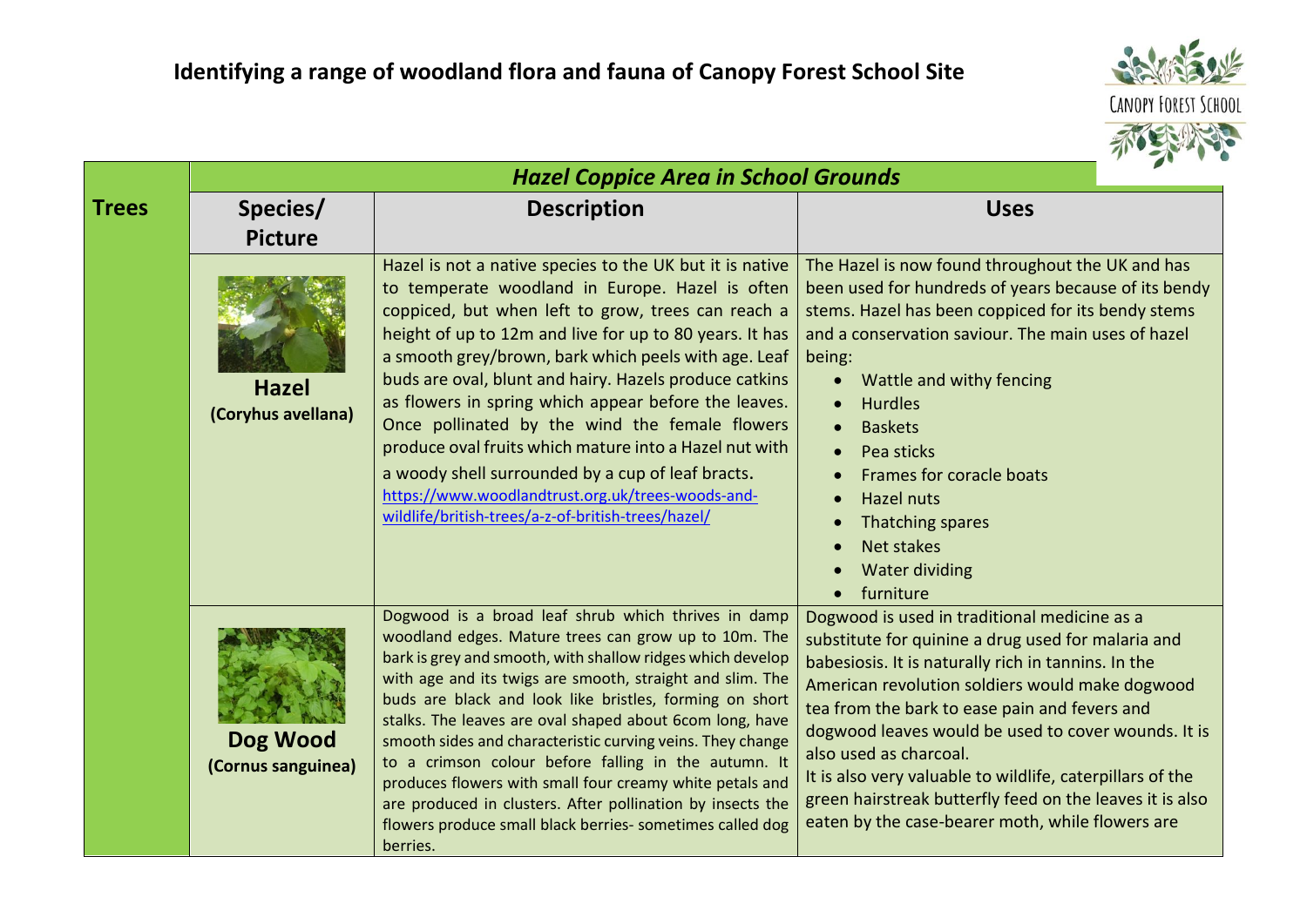|                                     | https://www.woodlandtrust.org.uk/trees-woods-and-<br>wildlife/british-trees/a-z-of-british-trees/dogwood/                                                                                                                                                                                                                                                                                                                                                                                                                                                                                         | visited by insects and mammals and birds eat the<br>berries.<br>https://www.woodlandtrust.org.uk/trees-woods-and-<br>wildlife/british-trees/a-z-of-british-trees/dogwood/                                                                                                                                                                                                                                                                                                                                                                                                                                                                                                                                                                                                                                                                                                                                                                                                                                 |
|-------------------------------------|---------------------------------------------------------------------------------------------------------------------------------------------------------------------------------------------------------------------------------------------------------------------------------------------------------------------------------------------------------------------------------------------------------------------------------------------------------------------------------------------------------------------------------------------------------------------------------------------------|-----------------------------------------------------------------------------------------------------------------------------------------------------------------------------------------------------------------------------------------------------------------------------------------------------------------------------------------------------------------------------------------------------------------------------------------------------------------------------------------------------------------------------------------------------------------------------------------------------------------------------------------------------------------------------------------------------------------------------------------------------------------------------------------------------------------------------------------------------------------------------------------------------------------------------------------------------------------------------------------------------------|
| <b>Cherry</b><br>(Prunus avium)     | Cherry trees can grow to 30m and can live up to 60<br>years. It has a shiny bark is a deep reddish brown<br>with prominent cream-coloured horizontal lines<br>called lenticels. Leaves are oval, green and toothed<br>to a point. They measure 6-15cm. They fade to<br>orange and deep crimson in autumn. Flowers are 8-<br>15mm across and appear in April and are white and<br>cup shapes with five petals. They hang in clusters of<br>two to six.<br>https://www.woodlandtrust.org.uk/trees-woods-and-<br>wildlife/british-trees/a-z-of-british-trees/wild-cherry/                            | The cherry produces delicious and nutritious fruit<br>used for cooking. Carpenters also use Cherry tree<br>wood to produce furniture, dishes and toys.<br>The wood was also traditionally used to make cask<br>hoops and vine poles. The sticky resin is thought to<br>promote good complexion and eye sight and help to<br>cure coughs. The wood also burns well and produces<br>a sweet scented smoke, similar to the scent of its<br>flowers.<br>It is valuable to wildlife and the spring flowers<br>provide an early nectar and pollen to bees; while the<br>cherries are eaten by birds including the blackbird<br>and song thrush, as well as mammals such as the<br>wood mouse. The foliage is also the main food plant<br>for caterpillars of many species of moth including the<br>cherry fruit and cherry bark moth, the orchard<br>ermine, brimstone and short cloaked moth.<br>https://www.woodlandtrust.org.uk/trees-woods-and-<br>wildlife/british-trees/a-z-of-british-trees/wild-cherry/ |
| <b>Hawthorn</b><br>(Prunus spinose) | Hawthorn gets its name from the month it blooms<br>and the sign that spring is turning to summer. Mature<br>trees can reach a height of 15m and are<br>characterised by their dense, thorny habitat. The<br>bark is brown-grey, knotted and fissured and twigs<br>are slender and brown covered in thorns The leaves<br>are around 6mm in length and are comprised of<br>toothed lobes, which cut at least half way to the<br>middle. They turn yellow before falling in autumn.<br>Flowers are highly scented, white and occasionally<br>pink with five petals and grow in flat topped clusters. | Hawthorn is used for diseases of the heart and blood<br>vessels such as congestive heart failure (CHF), chest pain<br>and irregular heartbeat. It is also used to treat low and<br>high blood pressure and high cholesterol. It is known to<br>herbalists to treat the heart and circulatory systems.<br>The value to wildlife is very significant and a hawthorn can<br>bring more than 300 species of insects. It is a food plant to<br>caterpillars of moths, including the hawthorn, orchard<br>ermine, pear leaf blister, rhomboid tortrix, light emerald,<br>Lackey, vapourer, fruitlet-mining, small eggar and lappent<br>moths. Its flowers provide nectar and pollen for bees and<br>pollinating insects. The haws are rich in antioxidants and<br>are eaten by migrating birds as well as small mammals.                                                                                                                                                                                        |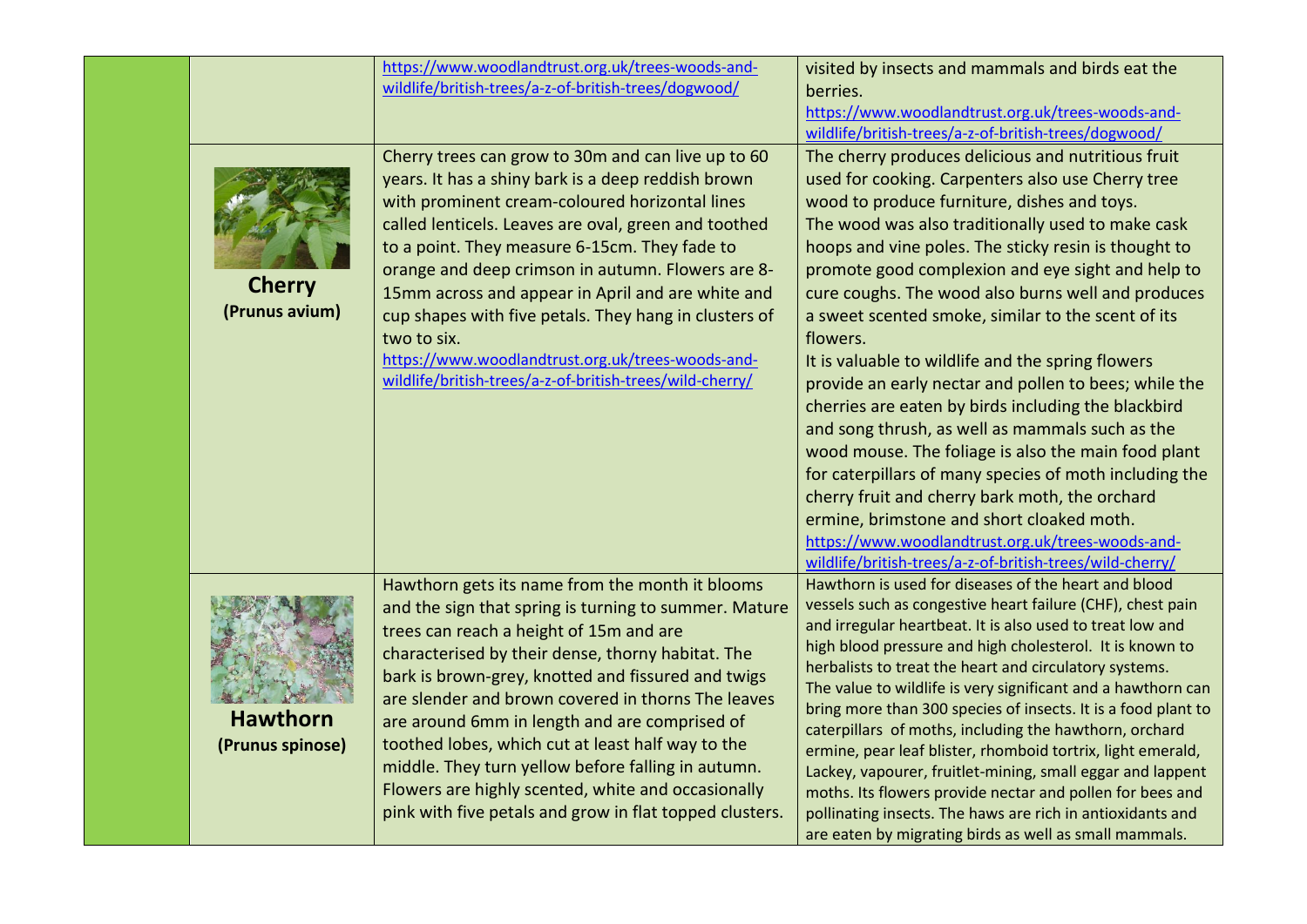|                                                       | Once pollinated by insects they develop into deep<br>red fruits known as haws.<br>https://www.woodlandtrust.org.uk/trees-woods-and-<br>wildlife/british-trees/a-z-of-british-trees/hawthorn/                                                                                                                                                                                                                                                                                                                                                                                                                                                                                                                                                                                                                                                                                                                                                                                      | https://www.woodlandtrust.org.uk/trees-woods-<br>and-wildlife/british-trees/a-z-of-british-<br>trees/hawthorn/                                                                                                                                                                                    |
|-------------------------------------------------------|-----------------------------------------------------------------------------------------------------------------------------------------------------------------------------------------------------------------------------------------------------------------------------------------------------------------------------------------------------------------------------------------------------------------------------------------------------------------------------------------------------------------------------------------------------------------------------------------------------------------------------------------------------------------------------------------------------------------------------------------------------------------------------------------------------------------------------------------------------------------------------------------------------------------------------------------------------------------------------------|---------------------------------------------------------------------------------------------------------------------------------------------------------------------------------------------------------------------------------------------------------------------------------------------------|
| <b>False Acacia</b><br>(Robina Pseudocacia)           | False Acacia sometimes known as "Frisia" is a medium<br>sized deciduous tree. They are sometimes a thorny<br>tree with pinnate leaves which are<br>bright<br>yellow/green in the summer and golden yellow in the<br>autumn. They have pea like flowers in early summer<br>which are followed by a seed pod.                                                                                                                                                                                                                                                                                                                                                                                                                                                                                                                                                                                                                                                                       | The wood of Robina's dries slowly but is used for its<br>durability outside or in water. It can be worked easily with<br>all tools and can be planned or sliced and is well suited for<br>turning or calving.                                                                                     |
| <b>Copper Beech</b><br>(Fagus sylvaticaf<br>purpurea) | The Copper Beech also known as purple beach is deep<br>purple in colour and very distinctive. It is a cultivated<br>form of the common Beech and can grow to a height<br>of 40m. The bark is smooth, thin and grey sometimes<br>with horizontal etchings. Twigs are slender and grey<br>but not straight. Torpedo shaped leaf buds are<br>coppery and up to 2mm in length with a distinctive<br>criss-cross pattern.<br>The leaves are deep purple in colour turning coppery<br>in autumn. They are oval and fringed with silky brown<br>hairs. Both male and female flowers grow on the same<br>tree. In April and May the male teasel like catkins hang<br>from long stalks at the end of the twigs, while female<br>flowers hang in pairs and are surrounded by a cup.<br>Once wind pollinated this cup becomes woody and<br>encloses one or two beech nuts.<br>https://www.woodlandtrust.org.uk/trees-woods-and-<br>wildlife/british-trees/a-z-of-british-trees/copper-beech/ | Like the common beach, copper beach is used for<br>timber, fuel, furniture, cooking utensils, tools handles<br>and sports equipment. The wood burns well and is<br>traditionally used to smoke herring.<br>Copper beach makes a good hedging plant especially<br>because it can be cut back hard. |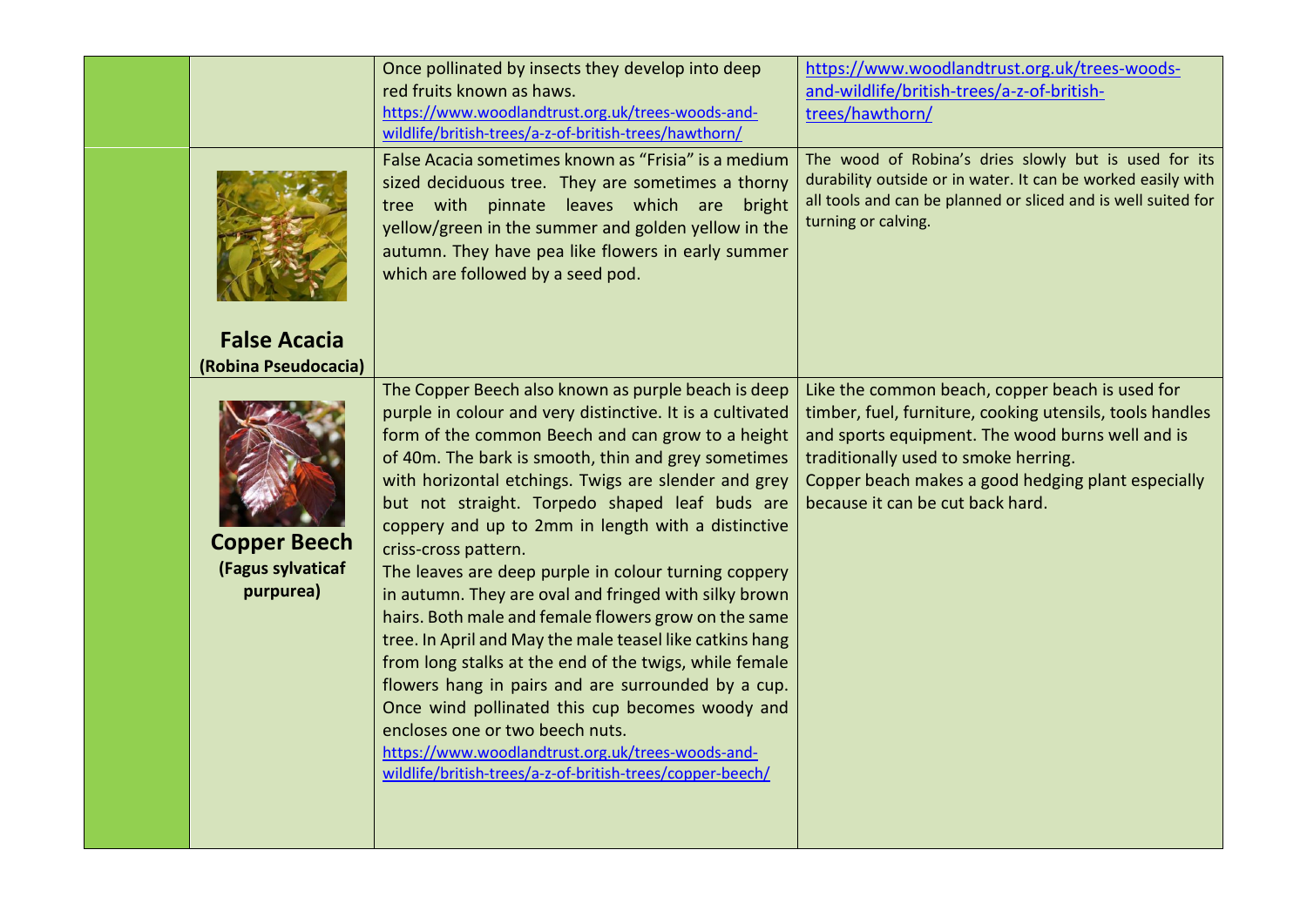| Oak<br>(Quercus robur)                      | The English Oak is perhaps the most iconic common<br>tree in England. It is easily recognised by its lobed<br>shaped leaves and tell-tale acorns. It has thick<br>branches and trunk that become fissured with age.<br>https://www.gloucestershirewildlifetrust.co.uk/wildlife-<br>explorer/trees-and-shrubs/english-oak                                                                                                                                                                                                                                                                                                                                                                   | The wood of the oak has traditionally been used for<br>building ships and houses and making furniture. The<br>acorns were traditionally food for pigs and stored<br>over the winter as fodder.<br>Our native oak tree provides important links in the<br>food chain for many animals, as well as areas for<br>sheltering and nesting.                                                                                                                                                                                                                                                                           |
|---------------------------------------------|--------------------------------------------------------------------------------------------------------------------------------------------------------------------------------------------------------------------------------------------------------------------------------------------------------------------------------------------------------------------------------------------------------------------------------------------------------------------------------------------------------------------------------------------------------------------------------------------------------------------------------------------------------------------------------------------|-----------------------------------------------------------------------------------------------------------------------------------------------------------------------------------------------------------------------------------------------------------------------------------------------------------------------------------------------------------------------------------------------------------------------------------------------------------------------------------------------------------------------------------------------------------------------------------------------------------------|
| <b>Willow, Osier</b><br>(Salix viminalis)   | Osier Willow is a deciduous broad leaf tree and can<br>grow to 7m. The bark is grey/brown with vertical<br>cracks. Twigs are smooth yellow/green. The leaves<br>are very long and thin up to 20cm in length. They are<br>glossy and dark green with a felt like covering of<br>silvery hairs beneath. It has flowers which are<br>greenish catkins which appear in late winter to early<br>spring before the leaves. Male catkins are yellow.<br>Once pollinated the green female catkins develop<br>fruit capsules that split open when mature to release<br>the seeds.<br>https://www.woodlandtrust.org.uk/trees-woods-and-<br>wildlife/british-trees/a-z-of-british-trees/osier-willow/ | The Osier Willow are traditionally used for basket<br>making and weaving and are popular for willow<br>screens and sculptures. Osier like all willows is often<br>grown for its ability to absorb heavy minerals, and is<br>often planted to clean up contaminated land.<br>The value to wildlife that it brings is caterpillars from<br>a number of moth species including the Lackery,<br>Herald and Red-tipped Clearwing. They feed on the<br>foliage. The catkins also provide an important source<br>of pollen and nectar to bees and other insects The<br>branches are also good nesting sites for birds. |
| <b>Sycamore</b><br>(Acer<br>pseudoplatanus) | The Sycamore might have been introduced to the UK by the<br>Romans or in 1500s. Since then it has colonised many<br>British woodlands and become a source of food and shelter<br>for wildlife including aphids that leave behind their tacky<br>honeydew. These broadleaved trees can grow to 35m and<br>live for 400 years. The bark is dark pink-grey and smooth<br>when young but becomes cracked and develops plates with<br>age. Twigs are pink/-brown and hairless. Palmate leaves<br>measure 7-16cm and have five lobes. Leaf stalks of young<br>trees are red. It produces small, green/yellow flowers that<br>hang in spikes. After wind and insect pollination, female           | The sycamore, although not as popular as other maples, can still<br>be used for a large range of projects. For example:<br>Cabinets<br>Veneer<br>$\bullet$<br>Kitchen ware<br>$\bullet$<br><b>Musical instruments</b><br><b>Turned objects</b><br>$\bullet$<br>The value sycamore brings to nature is its attraction to aphids<br>and therefore a variety of predators such as ladybirds, hoverflies<br>and birds. The leaves are eaten by caterpillars of a number of<br>moths, including the sycamore moth, plum prominent and<br>maple prominent. The flowers provide a good source of nectar                |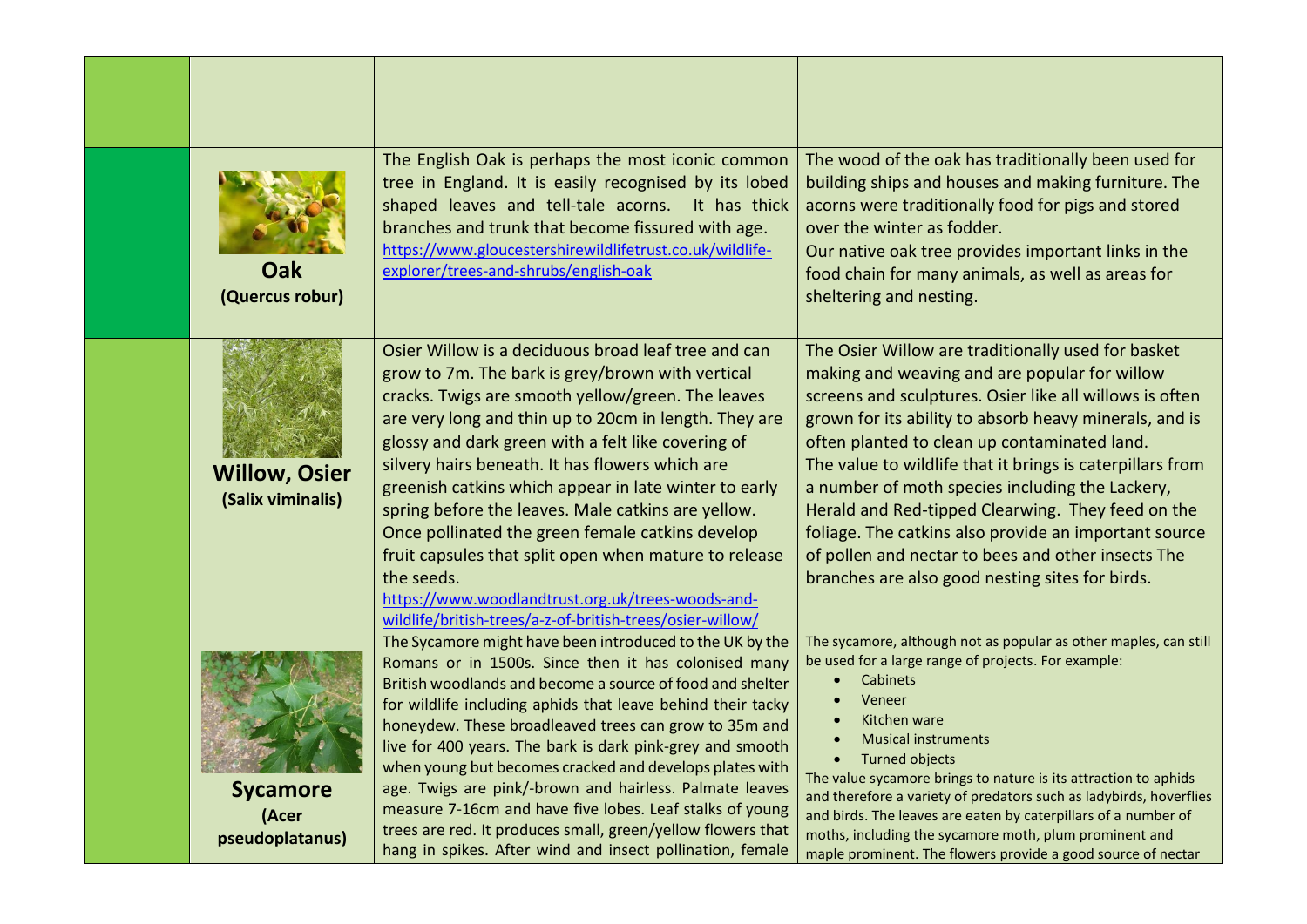|               |                                            | flowers develop into distinctive winged fruit known as<br>samaras.<br>https://www.woodlandtrust.org.uk/trees-woods-and-<br>wildlife/british-trees/a-z-of-british-trees/sycamore/                                                                                                                                                                                                                                                                                                                                                                                                                                                                                                                                                         | and pollen to insects and bees while the seeds are eaten by<br>birds and small mammals.<br>https://www.woodlandtrust.org.uk/trees-woods-and-<br>wildlife/british-trees/a-z-of-british-trees/sycamore/                                                                                                                                                                                                                                                                                                                                                                                                                                                                                                                                                                                                                                                                         |
|---------------|--------------------------------------------|------------------------------------------------------------------------------------------------------------------------------------------------------------------------------------------------------------------------------------------------------------------------------------------------------------------------------------------------------------------------------------------------------------------------------------------------------------------------------------------------------------------------------------------------------------------------------------------------------------------------------------------------------------------------------------------------------------------------------------------|-------------------------------------------------------------------------------------------------------------------------------------------------------------------------------------------------------------------------------------------------------------------------------------------------------------------------------------------------------------------------------------------------------------------------------------------------------------------------------------------------------------------------------------------------------------------------------------------------------------------------------------------------------------------------------------------------------------------------------------------------------------------------------------------------------------------------------------------------------------------------------|
| <b>Plants</b> | <b>Bracken</b><br>(Pteridium<br>aquilinum) | Bracken is thought to be the most common plant in<br>the world and is found on all continents except<br>Antarctica. Bracken is the largest of all UK ferns and<br>reproduces with spores instead of seeds. It has large<br>green triangular fronds which are divided and<br>alternative down the stem. New fronds uncurl from<br>the base in the spring as a trio of small leaves. Mature<br>fronds are straight and upright and sturdy and on the<br>upper surface are usually leathery and shiny. They can<br>grow up to 2m high and 1m wide. In autumn the<br>fronds turn reddish/brown. Spore clusters grow on<br>the underside of the fronds<br>https://www.woodlandtrust.org.uk/trees-woods-and-<br>wildlife/plants/ferns/bracken/ | Bracken is often used as a source of fertility for raw<br>material and ash, weed control for vegetable crops,<br>animal bedding, cover mulch, insect repellent, seed<br>treatment, anti-fungal repellent and biofuel. It is<br>eaten in some countries such as Japan, Korea and<br>East Asian cuisine however it is also known to contain<br>toxic compounds which can cause damage to DNA<br>leading to cancers in the digestive tract.<br>Bracken has many values in nature and provides a<br>good habitat for nesting birds, mammals amphibians<br>and reptiles. Fritillary butterflies live in habitats<br>dominated by bracken. It is also one of the food<br>plants of caterpillars of moths such as the garden<br>tiger, brown silver line, gold swift and map winged<br>swift.<br>https://www.woodlandtrust.org.uk/trees-woods-and-<br>wildlife/plants/ferns/bracken/ |
|               | <b>Brambles</b><br>(Rubus fruiticosus)     | Brambles have long thorny achy stems and can grow<br>2m or more high. Each leaf is divided into 3 or 5<br>serrated oval leaflets. Leaves are dark green on top<br>and pale underneath. Leaf stalks and mid ribs are<br>prickly. Flowers clusters of pink and white appear late<br>spring early summer. They are 2-3cmin diameter with<br>5 petals and many stamens. The fruit known as a black<br>berry is 1-2cm in length and ripens from green to red<br>to deep purple and finally black in late July.<br>https://www.woodlandtrust.org.uk/trees-woods-and-<br>wildlife/plants/wild-flowers/bramble/                                                                                                                                  | The uses of brambles in traditional medicine are<br>abundant, making use of the anti-oxidant, anti-<br>inflammatory, antimicrobial properties. Bramble is<br>traditionally used in treatment to wounds, diarrhoea,<br>dysentery and even diabetes. The leaves can be<br>defused in a tea<br>The value of brambles to wildlife starts with the<br>flowers which are a great source of food for honey<br>bees and Bumble bees and other wild animals. Leaves<br>are eaten by certain caterpillars as well as grazing<br>mammals especially deer. Ripe berries are eaten and<br>their seeds dispersed by several mammals including<br>fox, badger and small birds. Brambles are also a<br>habitat for some animals including grass snakes.                                                                                                                                       |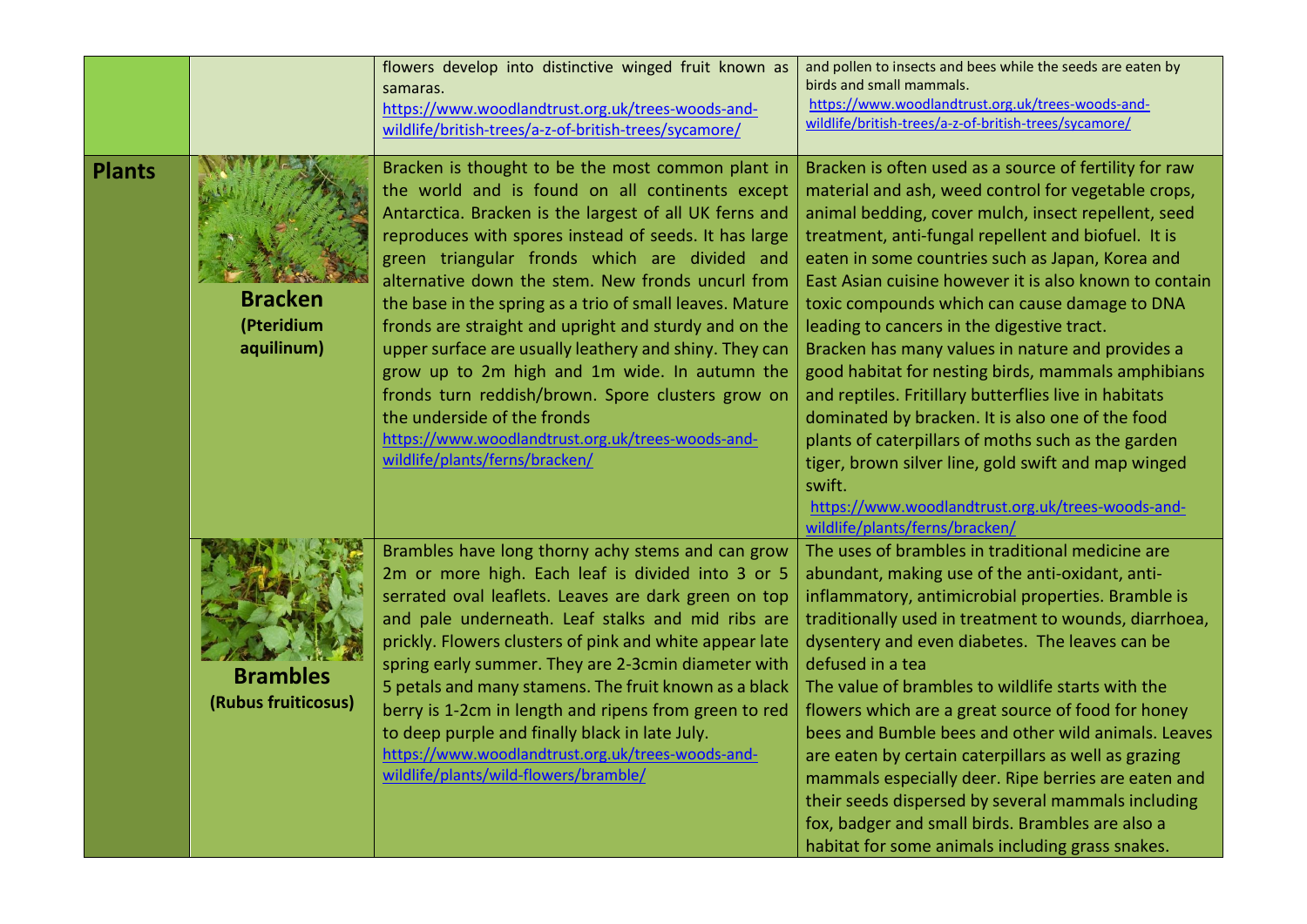|                                    |                                                                                                                                                                                                                                                                                                                                                                                                                                                                                                                                                                                                                                                                                                                                                                                                                                                                                                                                                                                 | https://www.woodlandtrust.org.uk/trees-woods-and-<br>wildlife/plants/wild-flowers/bramble/                                                                                                                                                                                                                                                                                                                                                                                                                                                                                                                                                                                                                                                                                                                                                                                                                               |
|------------------------------------|---------------------------------------------------------------------------------------------------------------------------------------------------------------------------------------------------------------------------------------------------------------------------------------------------------------------------------------------------------------------------------------------------------------------------------------------------------------------------------------------------------------------------------------------------------------------------------------------------------------------------------------------------------------------------------------------------------------------------------------------------------------------------------------------------------------------------------------------------------------------------------------------------------------------------------------------------------------------------------|--------------------------------------------------------------------------------------------------------------------------------------------------------------------------------------------------------------------------------------------------------------------------------------------------------------------------------------------------------------------------------------------------------------------------------------------------------------------------------------------------------------------------------------------------------------------------------------------------------------------------------------------------------------------------------------------------------------------------------------------------------------------------------------------------------------------------------------------------------------------------------------------------------------------------|
| <b>Holly</b><br>(Ilex acquifolium) | Holly is a well-loved shrub that shelters birds and gives<br>hedgehogs a cosy place to hibernate. Mature Holly<br>trees can grow up to 15m and can live for 300 years.<br>The bark is smooth and thin with lots of small, brown<br>"warts" and the stems are dark brown. The leaves are<br>dark green, glossy and oval. Young plants have spikey<br>leaves but as the tree gets older the upper parts of the<br>tree the leaves are smooth. Holly flowers are white<br>with four petals. They bloom in early spring or the very<br>beginning of summer. Once pollinated by insects,<br>female flowers develop into scarlet berries which can<br>remain on the tree throughout winter.<br>https://www.woodlandtrust.org.uk/trees-woods-and-<br>wildlife/british-trees/a-z-of-british-trees/holly/                                                                                                                                                                                | Holly wood is the whitest of all woods and is heavy,<br>hard and fine grained. It can be stained and polished<br>and used to make furniture or in engraving work. It is<br>commonly used to make walking sticks. Holly wood<br>also makes good firewood and burns with a strong<br>heat.<br>Holly branches are used to make wreaths and<br>decorate the house at Christmas.<br>Holly provides dense cover and good nesting<br>opportunities for birds while its dense leaf litter may<br>be used by hedgehogs and small mammals for<br>hibernation. The flowers provide nectar and pollen<br>for bees and other pollinating insects. The leaves are<br>eaten by caterpillars of the Holly blue butterfly along<br>with various moths such as the yellow barred brindle<br>and Holly tortrix. The smooth leaves are also eaten<br>but deer and the berries are a source of food for birds<br>in winter and small mammals. |
| <b>Ivy</b><br>(Hedera helix)       | Ivy has longed been accused of strangling trees, but it<br>doesn't harm the tree at all and even supports at least 50<br>species of wildlife. Ivy is an evergreen, woody climber<br>which can grow up to a height of 30m. It has two different<br>forms juvenile and mature. It has a climbing stems with<br>specialised hairs which help it stick to surfaces as it climbs.<br>There are two different species of ivy in the UK one that<br>spreads along the ground and the other climbs. There are<br>many varieties of climbers that have variegated leaves. The<br>leaves are usually dark green and glossy with pale veins. On<br>mature plants the leaves are oval or heart shaped, Only<br>mature plants produce flowers. They are yellowy green and<br>appear in a dome-shaped cluster known as umbels. The<br>fruit is black and berry like and almost globular in clusters<br>https://www.woodlandtrust.org.uk/trees-woods-and-<br>wildlife/plants/wild-flowers/ivy/ | Ivy leaf is approved for use against chronic inflammatory<br>biotical conditions and productive coughs due to its<br>actions as an expectorant. In ancient Greece, Hippocrates<br>used ivy to prevent intoxication, reduce swellings, and as<br>an anaesthetics.<br>Nectar, pollen and berries of ivy are an essential food<br>source for insects, and birds during autumn and winter. It<br>also provides shelter for insects, birds, bats and other<br>small mammals. The high fat content of the berries are<br>eaten by a range of species including thrushes, blackbirds,<br>wood pigeons<br>Ivy is particularly important to many insects before<br>hibernation. It is an important food plant for some<br>butterflies and moth larvae such a holly blue, small dusty<br>wave and the swallowed tail moth. Many rare insects are<br>attracted to ivy flowers including the golden hover-fly.                       |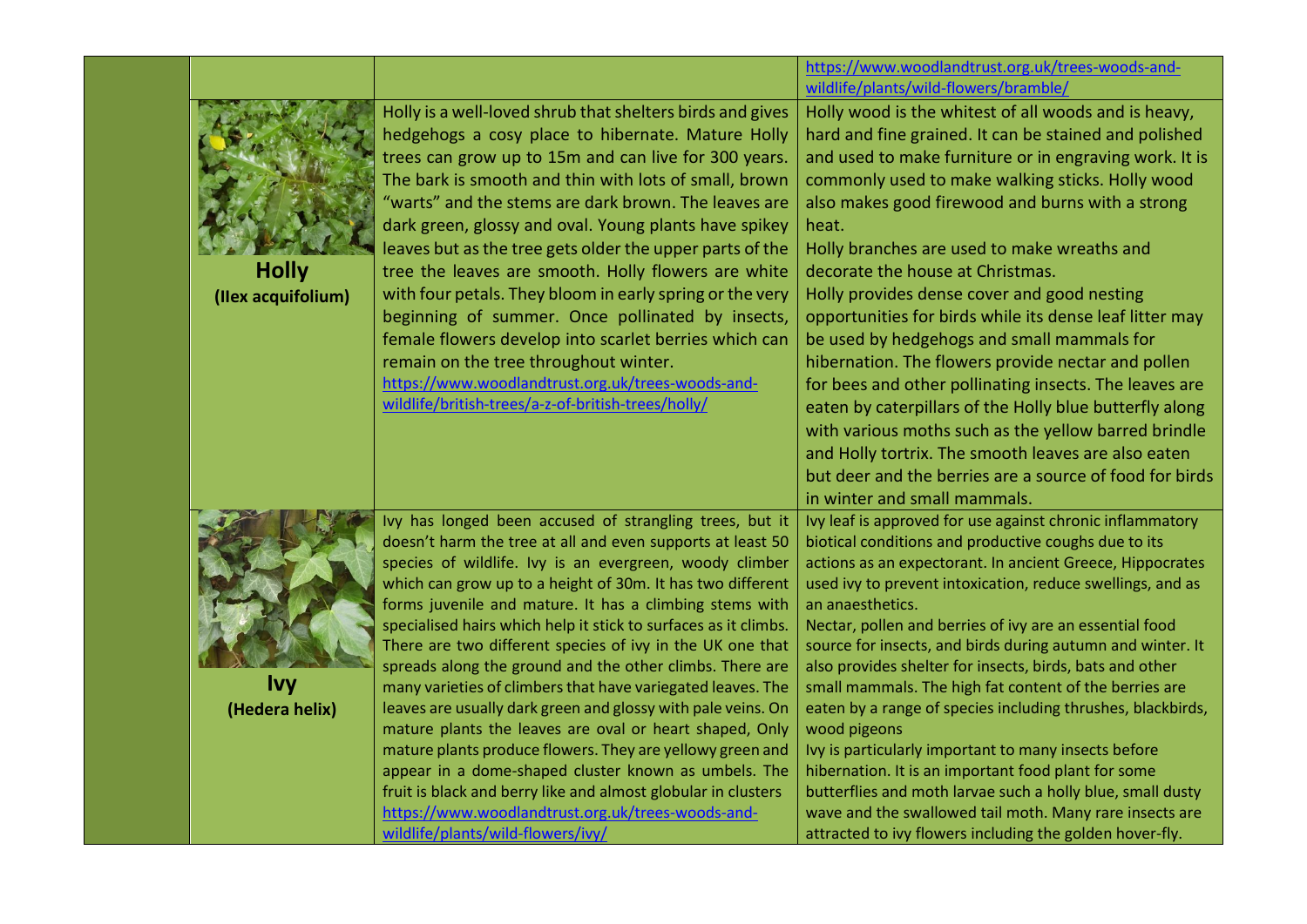|                                                       |                                                                                                                                                                                                                                                                                                                                                                                                                                                                                                                | https://www.woodlandtrust.org.uk/trees-woods-and-<br>wildlife/plants/wild-flowers/ivy/                                                                                                                                                                                                                                                                                                                                                                                                                                                                                                                                                                                                                                                                                                                                    |
|-------------------------------------------------------|----------------------------------------------------------------------------------------------------------------------------------------------------------------------------------------------------------------------------------------------------------------------------------------------------------------------------------------------------------------------------------------------------------------------------------------------------------------------------------------------------------------|---------------------------------------------------------------------------------------------------------------------------------------------------------------------------------------------------------------------------------------------------------------------------------------------------------------------------------------------------------------------------------------------------------------------------------------------------------------------------------------------------------------------------------------------------------------------------------------------------------------------------------------------------------------------------------------------------------------------------------------------------------------------------------------------------------------------------|
| <b>Cherry Laurel</b><br>(Prunus<br>laurocerasus)      | The Cherry Laurel also known as English Laurel is a<br>large spreading evergreen shrub which can grow if<br>left to 4-8m. The leaves are thick and leathery and<br>can grow to 15cm long with a slender and broadly<br>elliptical shape. It produces white upright racernes<br>up to 12cm in length in May and June. It produces<br>fruit that is red and turns to black. Leaves and fruit<br>can be toxic if ingested. https://www.deepdale-<br>trees.co.uk/trees/2016/02-Prunus-laurocerasus.html            | Cherry laurel water is produced by water distillation<br>of cherry laurel (Prunus laurocerasus) leaves. People<br>use the water as medicine. Cherry laurel water is<br>used for treating cough, colds, trouble sleeping<br>(insomnia), stomach and intestinal spasms, vomiting,<br>muscle spasms, pain, and cancer.<br>Cherry laurel is quite an invasive plant that grows<br>quickly and moves into parks, forests and other<br>natural areas to produce a dense growth that can<br>shade out native plants.<br>https://vitagene.com/supplements/plants/cherry-laurel-<br>water                                                                                                                                                                                                                                          |
| <b>Lords and</b><br><b>Ladies</b><br>(Arum maculatum) | Lords and ladies is an early flowering plant and can<br>be seen in April and May. It is a shade loving plant of<br>woodlands and hedgerows and is particularly<br>distinctive as it displays a pale green sheaf around a<br>purple or yellow spadix. This spadix eventually<br>produces an upright stalk of bright red berries that<br>stand out in leaf litter. Lords and ladies have large<br>arrow shaped leaves.<br>https://www.wildlifetrusts.org/wildlife-<br>explorer/wildflowers/lords-and-ladies      | Used in herbal medicine Lords and Ladies induces<br>vomiting and sweating and used to treat internal<br>parasites. In addition there have been reports of it<br>being used to treat throat conditions and<br>rheumatism.<br>While this plant is not strictly poisonous it contains<br>oxalate crystals in all parts of the plant which can<br>penetrate and irritate the skin for long periods of<br>time and if consumed can cause the throat to close.<br>https://www.wildfooduk.com/edible-wild-plants/lords-<br>and-ladies/                                                                                                                                                                                                                                                                                           |
| <b>Wood Aven</b><br>(Geum urbanum)                    | Wood Avens are common in woodland and along<br>hedgerows. They are also known as Herb-Bennet It<br>has yellow flowers with 5 petals that appear in the<br>spring and provided nectar for insects. Then they turn<br>into red, hooked seed heads that can stick to passing<br>animals. Wood Aven is a good food plant for<br>caterpillars and the Grizzled Skipper butterfly. It has a<br>hairy 3 lobed leaf with a toothed edge<br>https://www.wildlifetrusts.org/wildlife-<br>explorer/wildflowers/wood-avens | Wood Avens was a revered herb of Medieval times, both for<br>medicine and for protection against evil spirits. It subsequently<br>fell out of fashion for many of its uses, but with its safety and<br>abundance the Brunton-Seals suggest it is time to bring it back<br>to the forefront. The eugenol in the root gives them their clove-<br>like smell. It is found in many herbs and spices including cloves,<br>nutmeg, cinnamon, basil and lemon balm. It has been said that<br>avens is a plant that is often undervalued. There is some truth in<br>this, for it is a sure ally against intermittent fevers, colic,<br>diarrhoea, dysentery, circulation and liver disorders, gastric<br>disability following acute illness, states of weakness and<br>exhaustion, and moreover has the advantage of being easily |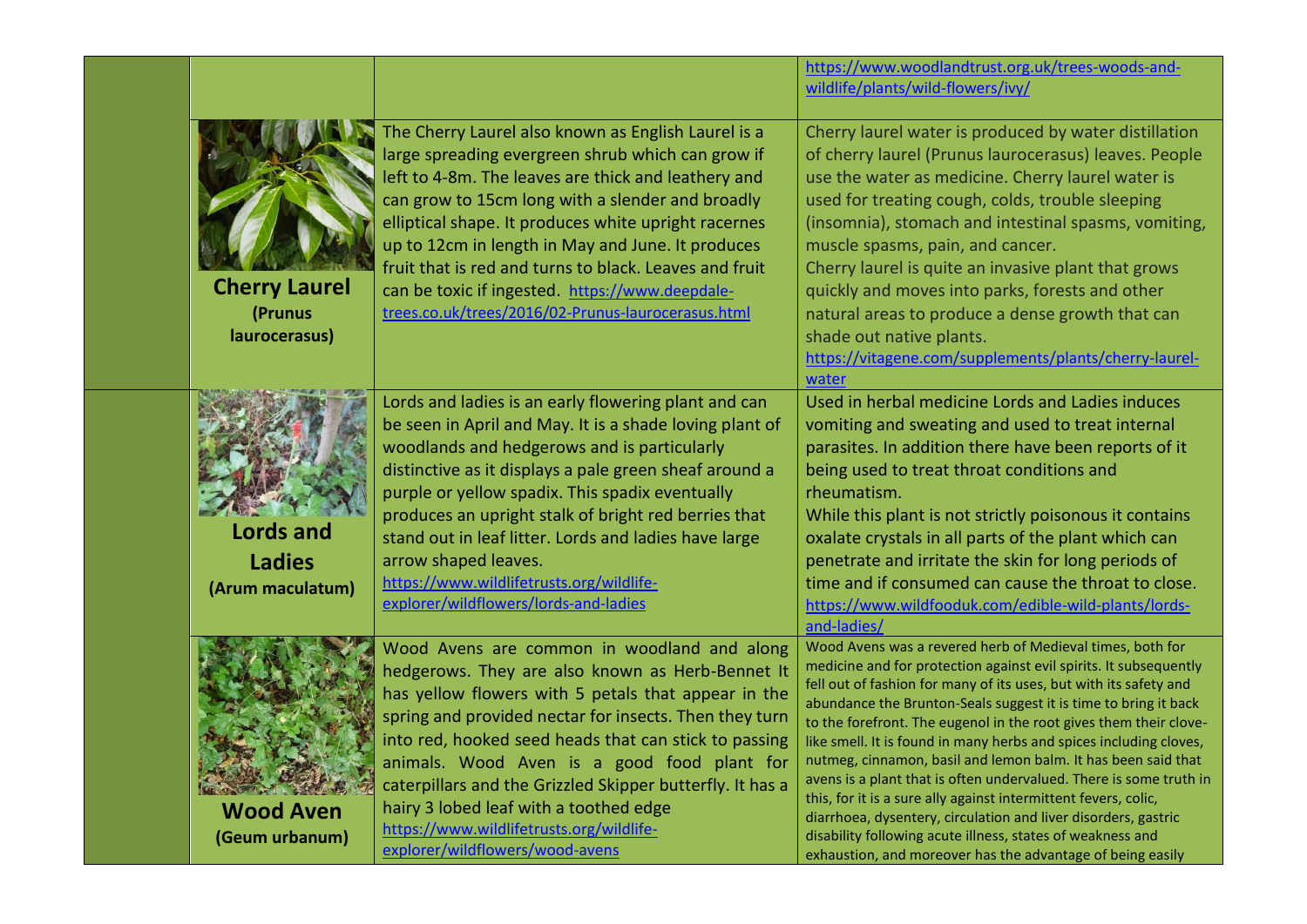|                                                     |                                                                                                                                                                                                                                                                                                                                                                                                                                                                                                                                                                                                                                                                                                                                | available because it grows wild everywhere in Great Britain and                                                                                                                                                                                                                                                                                                                                                                                                                                                                                                                                                                                                                                                                                                                                                                                                                                                                                                                                                                                           |
|-----------------------------------------------------|--------------------------------------------------------------------------------------------------------------------------------------------------------------------------------------------------------------------------------------------------------------------------------------------------------------------------------------------------------------------------------------------------------------------------------------------------------------------------------------------------------------------------------------------------------------------------------------------------------------------------------------------------------------------------------------------------------------------------------|-----------------------------------------------------------------------------------------------------------------------------------------------------------------------------------------------------------------------------------------------------------------------------------------------------------------------------------------------------------------------------------------------------------------------------------------------------------------------------------------------------------------------------------------------------------------------------------------------------------------------------------------------------------------------------------------------------------------------------------------------------------------------------------------------------------------------------------------------------------------------------------------------------------------------------------------------------------------------------------------------------------------------------------------------------------|
|                                                     |                                                                                                                                                                                                                                                                                                                                                                                                                                                                                                                                                                                                                                                                                                                                | https://www.grassrootsremedies.co.uk/2019/01/25/herb-                                                                                                                                                                                                                                                                                                                                                                                                                                                                                                                                                                                                                                                                                                                                                                                                                                                                                                                                                                                                     |
|                                                     |                                                                                                                                                                                                                                                                                                                                                                                                                                                                                                                                                                                                                                                                                                                                | profile-wood-avens/                                                                                                                                                                                                                                                                                                                                                                                                                                                                                                                                                                                                                                                                                                                                                                                                                                                                                                                                                                                                                                       |
| <b>Bluebells</b><br>(Hyacinthoides non-<br>scripta) | Bluebells are a sign that spring is in full swing. The<br>violet glow of a bluebell wood is an incredible<br>spectacle. Bluebells have an unmistakable bell shape<br>and are a perennial herb. They spend the majority of<br>time underground as bulbs and emerge in April to<br>flower. The leaves are narrow around 7mm to 25mm<br>long and are strap shaped, hairless with a pointed tip.<br>The flowers are bell shaped with six petals with<br>upturned lips. They are sweet smelling and nod or<br>droop to one side of the flowering stem. They have<br>creamy white pollen inside Some flowers can be<br>white or pink.<br>https://www.woodlandtrust.org.uk/trees-woods-and-<br>wildlife/plants/wild-flowers/bluebell/ | Europe.<br>Bluebells- particularly their bulbs- are normally<br>considered to be toxic. Bluebells synthesise a wide<br>range of chemicals with potential medicinal<br>properties: they contain at least 15 biologicallyactive<br>compounds that may provide them with protection<br>against insects and animals. Certain extracts - water-<br>soluble alkaloids - are similar to compounds tested<br>for use in combating HIV and cancer. The bulbs of<br>bluebells are used in folk medicine as a remedy<br>for leucorrhoea, and as a diuretic or styptic, while<br>the sap can be used as an adhesive. Their sticky sap<br>was once used to bind the pages of books and glue<br>the feathers onto arrows, and during the Elizabethan<br>period, their bulbs were crushed to make starch for<br>the ruffs of collars and sleeves.<br>Many insects reap the benefits of bluebells which<br>flower earlier than many other plants. Woodland<br>butterflies, bees and hoverflies all feed on their<br>nectar. Bees can 'steal' the nectar from bluebells by |
|                                                     |                                                                                                                                                                                                                                                                                                                                                                                                                                                                                                                                                                                                                                                                                                                                | biting a hole in the bottom of the flower, reaching the<br>nectar without the need to pollinate the flowers.<br>https://www.woodlandtrust.org.uk/trees-woods-and-<br>wildlife/plants/wild-flowers/bluebell/                                                                                                                                                                                                                                                                                                                                                                                                                                                                                                                                                                                                                                                                                                                                                                                                                                               |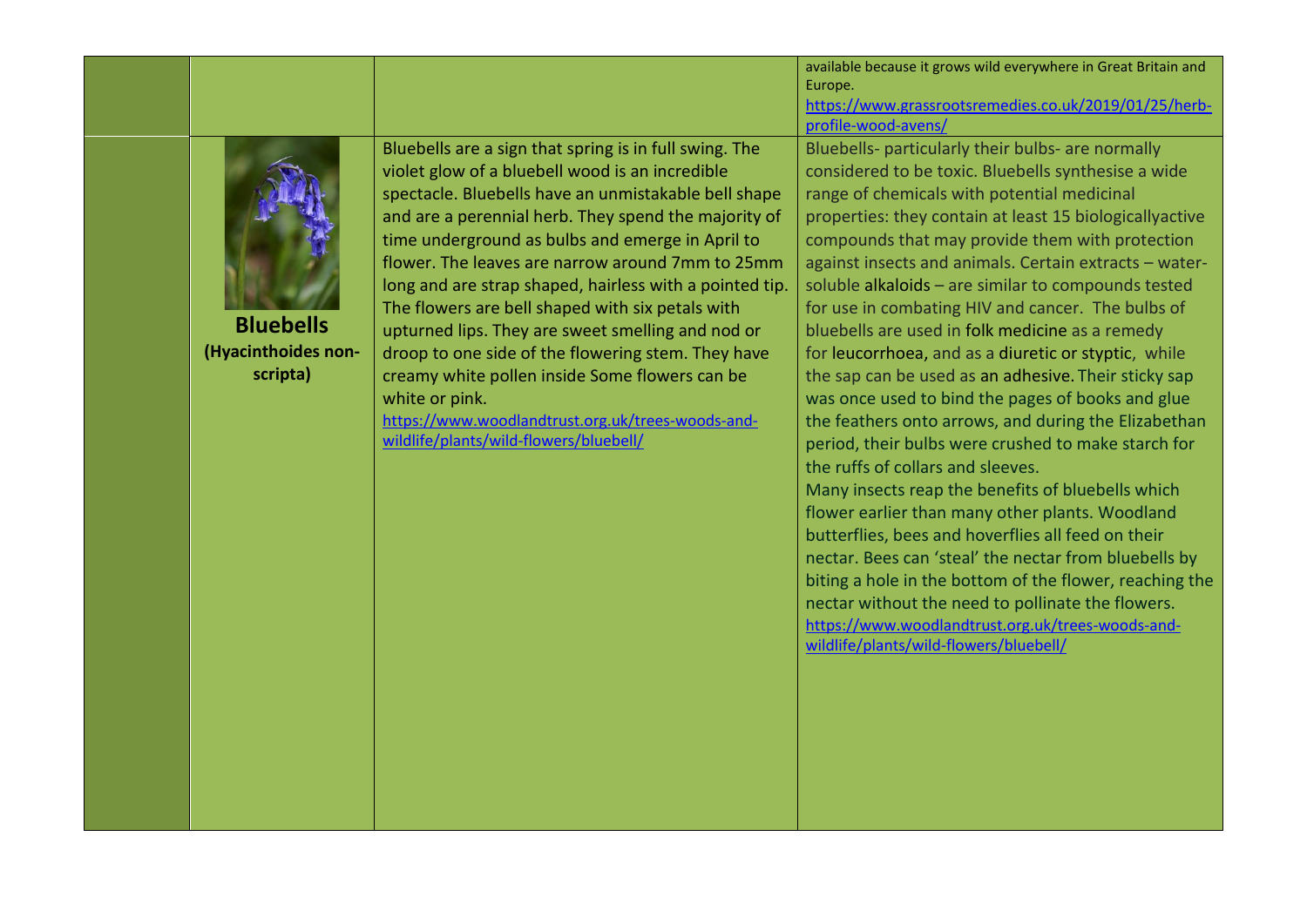| <b>Wild Garlic</b><br>(Allum ursinum) | Wild garlic is a medium sized perennial with a<br>distinctive pungent smell that that can be found<br>across woodlands in early spring. The leaves are long<br>and pointed and oval in shape. They grow from the<br>plant base and the bulbs have a strong garlic smell.<br>The flowers are small white with six petals on a thin<br>stalk. Around 25 flowers form each flower cluster<br>which is held on a long single stalk. Wild Garlic<br>reproduces through bulbs and very occasionally seeds<br>The seeds are 2-3mm long and flat on one side and<br>black and are dispersed when the plant above ground<br>dies down.<br>https://www.woodlandtrust.org.uk/trees-woods-and-<br>wildlife/plants/wild-flowers/wild-garlic/ | Garlic is widely known for its antibacterial, antibiotic<br>and possibly antiviral properties, and contains<br>vitamins A and C, calcium, iron, phosphorus, sodium<br>and copper. Studies have also shown that it may help<br>reduce blood pressure, thereby reducing the risk of<br>stroke and heart disease. Interestingly, although all<br>types of garlic have these benefits, wild garlic is<br>thought to be the most effective at lowering blood<br>pressure. Wild garlic flowers early in spring, so is an<br>important early bloom for the bees and other insects<br>which pollinate them. The bulbs are also a source of<br>food for wild boars. Wild garlic is one of a number of<br>plant species whose presence indicates that a wood is<br>ancient. It has traditionally been used in medicine,<br>the bulb being one of the key ingredients in tonics for<br>rheumatic problems and high cholesterol. It is also a<br>popular foraged ingredient. Its leaves can be eaten<br>raw in salads, or blanched and used in place of<br>spinach, or made into a delicious soup and pesto.<br>They have a mild garlic flavour and are at their best<br>before the flowers appear. The flowers are also<br>edible and can be added raw to salads.<br>https://lizearlewellbeing.com/wonderful-wild-garlic/ |
|---------------------------------------|---------------------------------------------------------------------------------------------------------------------------------------------------------------------------------------------------------------------------------------------------------------------------------------------------------------------------------------------------------------------------------------------------------------------------------------------------------------------------------------------------------------------------------------------------------------------------------------------------------------------------------------------------------------------------------------------------------------------------------|----------------------------------------------------------------------------------------------------------------------------------------------------------------------------------------------------------------------------------------------------------------------------------------------------------------------------------------------------------------------------------------------------------------------------------------------------------------------------------------------------------------------------------------------------------------------------------------------------------------------------------------------------------------------------------------------------------------------------------------------------------------------------------------------------------------------------------------------------------------------------------------------------------------------------------------------------------------------------------------------------------------------------------------------------------------------------------------------------------------------------------------------------------------------------------------------------------------------------------------------------------------------------------------------------------------|
|                                       | Stinging nettles are very common and familiar plant<br>and found in gardens, hedgerows, woodlands,<br>hedgerows and disturbed ground. It has pointed oval<br>toothed leaves with hairs that sting and this is also the<br>case on the stems. It has drooping catkin flower.<br>https://www.wildlifetrusts.org/wildlife-<br>explorer/wildflowers/stinging-nettle                                                                                                                                                                                                                                                                                                                                                                 | Stinging nettle has been used for hundreds of years to treat painful muscles and<br>joints, eczema, arthritis, gout, and anaemia. Today, many people use it to treat<br>urinary problems during the early stages of an enlarged prostate. The nettle<br>plant full of iron, calcium, magnesium and nitrogen, which makes it incredibly<br>nutritious for both other plants and humans.<br>$\bullet$<br>Nettle soup<br>Spring greens<br>Nettle tea<br>Nettle beer<br>Nettle liquid feed                                                                                                                                                                                                                                                                                                                                                                                                                                                                                                                                                                                                                                                                                                                                                                                                                         |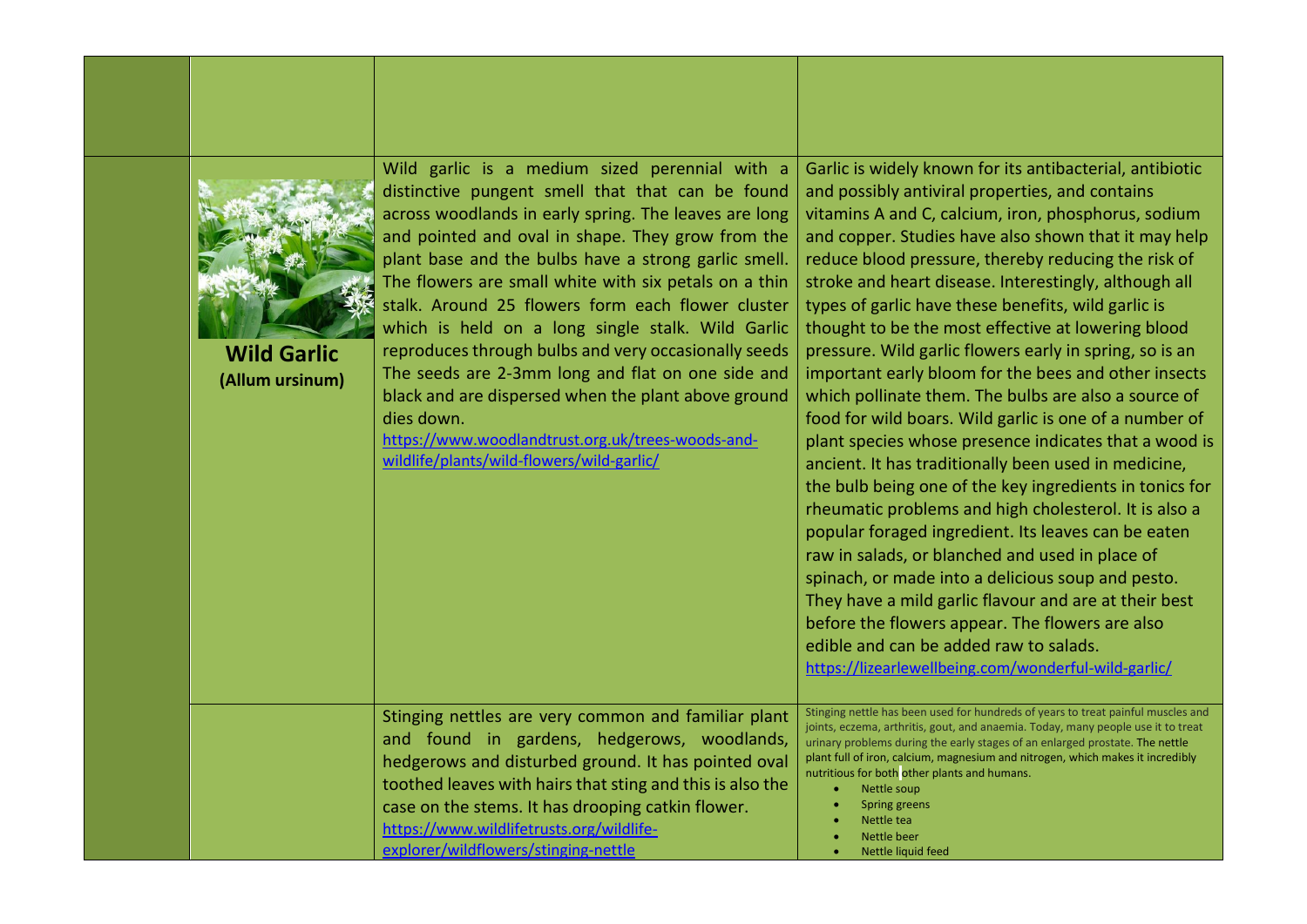| <b>Stinging Nettles</b><br>(Urtica dioica)           |                                                                                                                                                                                                                                                                                                                                                                                                                                                                                                                                                                                                                                                                                                                                                                                                                                                                                             | Stinging nettles are great wildlife attractors: caterpillars of the small tortoiseshell<br>and peacock butterflies use them as food plants; ladybirds feast on the aphids<br>that shelter among them; and seed-eating birds enjoy their autumn spoils.<br>https://www.gardenersworld.com/plants/10-uses-for-nettles/                                                                                                                                                                                                                                                                                                                                                                                                                                                                                                                                                                                                                   |
|------------------------------------------------------|---------------------------------------------------------------------------------------------------------------------------------------------------------------------------------------------------------------------------------------------------------------------------------------------------------------------------------------------------------------------------------------------------------------------------------------------------------------------------------------------------------------------------------------------------------------------------------------------------------------------------------------------------------------------------------------------------------------------------------------------------------------------------------------------------------------------------------------------------------------------------------------------|----------------------------------------------------------------------------------------------------------------------------------------------------------------------------------------------------------------------------------------------------------------------------------------------------------------------------------------------------------------------------------------------------------------------------------------------------------------------------------------------------------------------------------------------------------------------------------------------------------------------------------------------------------------------------------------------------------------------------------------------------------------------------------------------------------------------------------------------------------------------------------------------------------------------------------------|
| <b>Alder</b><br><b>Buckthorn</b><br>(Frangula alnus) | Alder Buckthorn trees can grow to a height of 6m. The<br>outer bark is dark brown but the inner bark is bright<br>yellow when exposed. The branches and stem are<br>smooth and thorn less. The twigs are smooth and<br>straight, purple brown in colour and have fine white<br>sticks. It is closely related to purging buckthorn. The<br>leaves are alternately arranged and are oval and are<br>3-7cm long and are tapered towards the stem. The<br>flowers are star shaped 3-5mm in diameter with 5<br>triangular petals. They appear in May-June in cluster<br>at the leaf axle. After pollination by insects the flowers<br>develop into small berry which ripens from green to<br>red in late summer and eventually turn a dark purple<br>black in early autumn.<br>https://www.woodlandtrust.org.uk/trees-woods-and-<br>wildlife/british-trees/a-z-of-british-trees/alder-buckthorn/ | The dried bark (and the fruit) was once used as<br>a laxative due to its 3-7% anthraquinone<br>content which stimulates the colon.<br>A yellow dye is obtained from the leaves and<br>bark. It is used in Russia and turns black when<br>mixed with salts of iron.<br>Green dye is obtained from the unripe fruit.<br>Blue or grey dye is obtained from the ripe<br>berries.<br>Wood is used to make wooden nails, shoe lasts,<br>veneer etc.<br>It is the source of a high quality charcoal that is<br>used by artists.<br>The wood sharpens well and has been used to<br>make arrows, nails and skewers.<br>It has also been used for walking sticks and,<br>when split, for cane chair seats and basket work.<br>Because it is hard and durable, larger pieces<br>have been used to make shoes.<br><b>Precautions</b><br>The plant is poisonous unless stored for 12<br>months before use.<br>Use of fresh bark may cause vomiting. |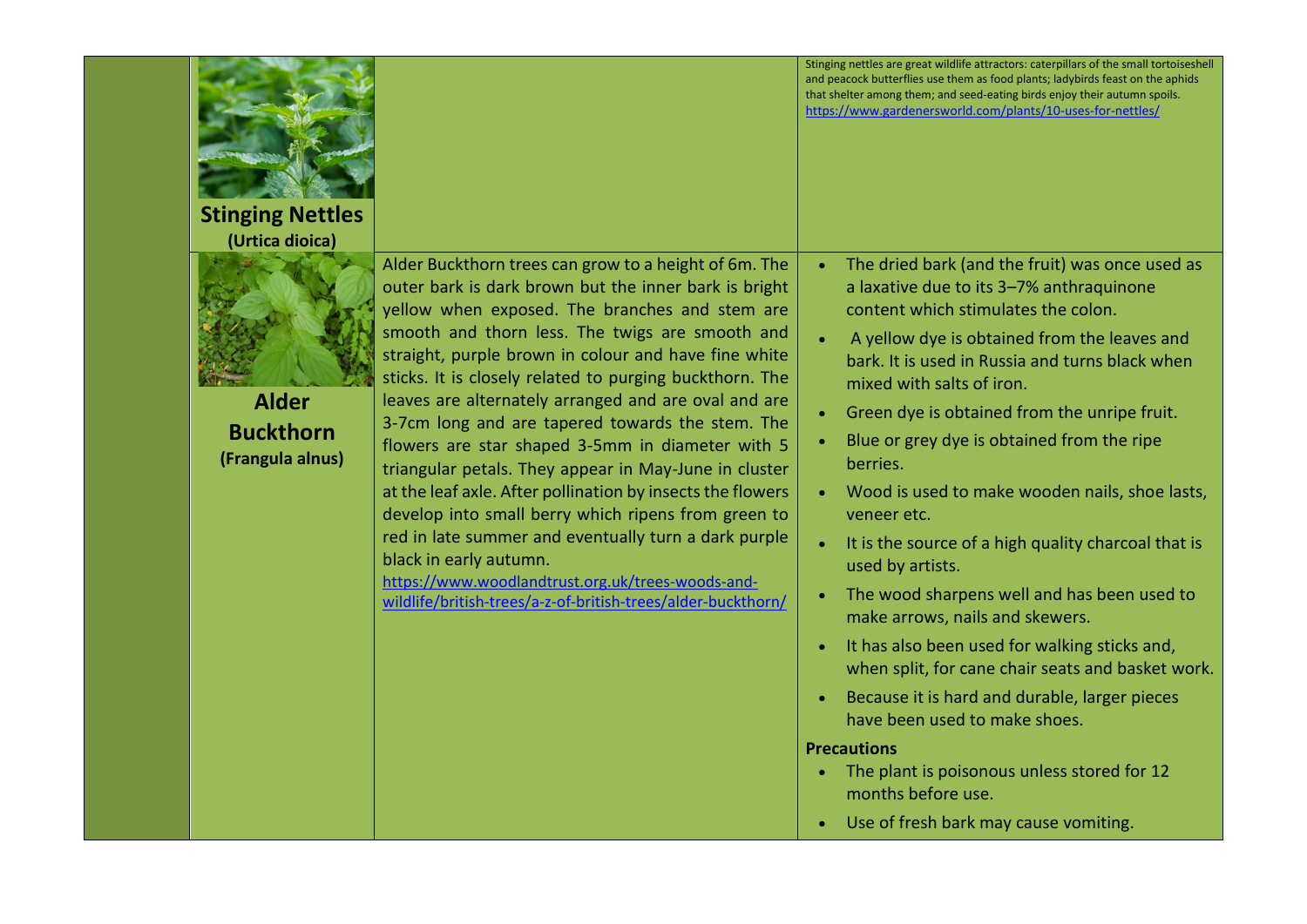|                |                                                  |                                                                                                                                                                                                                                                                                                                                                                                                                                             | Women who are pregnant or breast-feeding and<br>children under the age of 12 should not use<br>alder buckthorn without the advice of a<br>physician.                                                                                                                                                                                                                              |
|----------------|--------------------------------------------------|---------------------------------------------------------------------------------------------------------------------------------------------------------------------------------------------------------------------------------------------------------------------------------------------------------------------------------------------------------------------------------------------------------------------------------------------|-----------------------------------------------------------------------------------------------------------------------------------------------------------------------------------------------------------------------------------------------------------------------------------------------------------------------------------------------------------------------------------|
|                |                                                  |                                                                                                                                                                                                                                                                                                                                                                                                                                             | https://www.healthbenefitstimes.com/alder-buckthorn/                                                                                                                                                                                                                                                                                                                              |
|                |                                                  | The Pacific Madrona is native to the coastal areas of<br>North America. Sometimes known as the Strawberry<br>Tree and is an evergreen with red/orange bark that<br>when matures it peels away. In the spring it has bell-<br>like flowers and in the autumn red berries. It can grow<br>up to 10-25m. The leaves are thick with a waxy<br>texture, oval.                                                                                    | Native Americans ate the berries raw and cooked, but<br>because the berries have a high tannin content and<br>are thus astringent, they more often chewed them or<br>made them into a cider. The Native Americans also<br>used the berries to make necklaces and other<br>decorations, and as bait for fishing. Bark and leaves<br>were used to treat stomach aches, cramps, skin |
|                | <b>Pacific Madrona</b><br>(Arbutus menziesii)    | https://en.wikipedia.org/wiki/Arbutus menziesii                                                                                                                                                                                                                                                                                                                                                                                             | ailments, and sore throats. The bark was often made<br>into a tea to be drunk for these medicinal purposes.<br>Many mammal and bird species feed off the berries.<br>https://en.wikipedia.org/wiki/Arbutus menziesii                                                                                                                                                              |
|                | <b>Bur Chevril</b><br>(Anthriscus<br>sylvestris) | Bur Chevril can grow to 1m although most plants are<br>40-50cm tall. It produces individual white flouts . The<br>leaves are simple brackets. It produces upright<br>spaced out oval fruits which show even when there<br>are still flowers. The burs are upright oval seed pods<br>with hooked bristles. It is found throughout Britain.<br>https://www.ukwildflowers.com/Web_pages/anthriscus<br>caucalis bur chervil.htm                 | Leaves and seeds are all edible, raw or cooked and its<br>taste is stronger than that of garden chervil. Young<br>leaves taste much milder, somewhat between parsley<br>and fennel. There are several poisonous look-alikes,<br>so be absolutely certain of identification before<br>eating.<br>https://www.wildfooduk.com/edible-wild-plants/wild-<br>chervil/                   |
| <b>Insects</b> |                                                  | The stag beetle is an impressive fighter that is heavily<br>armoured. It depends on trees and woodlands for its<br>survival. Adult male stag beetles have characteristic<br>antler like mandibles and can grow to 75mm in<br>length. Females are much smaller and grow between<br>30-50mm. Both male and female have shiny black<br>heads and thoraxes and brown chestnut coloured<br>wing cases. The larvae are large and white grubs with | Stag Beetle larvae are really good for your garden.<br>They eat loads of rotting wood, returning important<br>minerals to the soil, but don't eat living plants or<br>shrubs.                                                                                                                                                                                                     |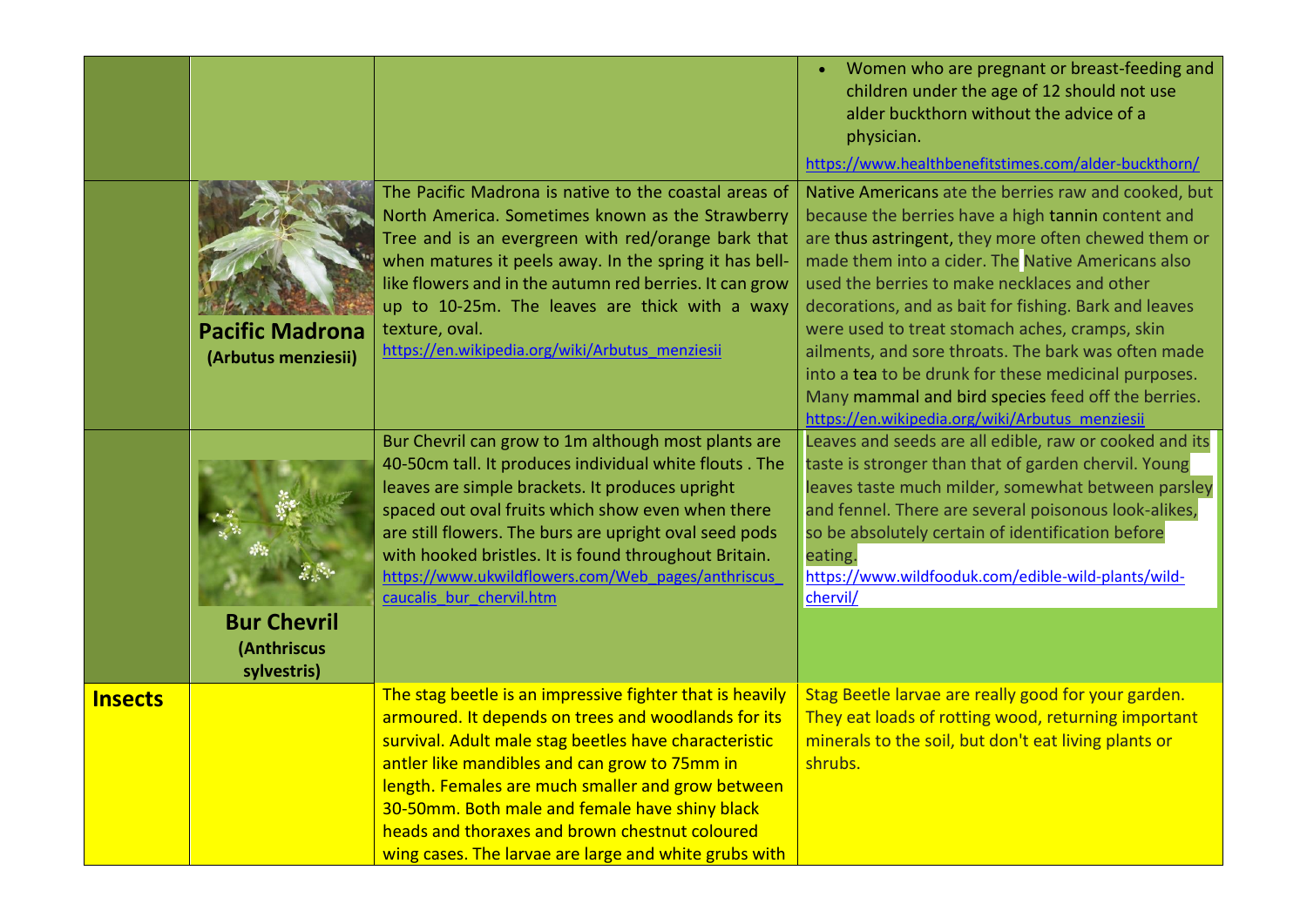| <b>Stag Beetle</b><br>(Lucanus cervus)                                                    | orange heads and legs. They can grow up to 110mm<br>long and live underground.<br>https://www.woodlandtrust.org.uk/trees-woods-and-<br>wildlife/animals/beetles/stag-beetle/                                                                                                                                                                                                                                                                                                                                                                                                                                                               |                                                                                                                                            |
|-------------------------------------------------------------------------------------------|--------------------------------------------------------------------------------------------------------------------------------------------------------------------------------------------------------------------------------------------------------------------------------------------------------------------------------------------------------------------------------------------------------------------------------------------------------------------------------------------------------------------------------------------------------------------------------------------------------------------------------------------|--------------------------------------------------------------------------------------------------------------------------------------------|
| <b>Woodlouse</b><br><b>Although not</b><br>officially an insect<br>(Porcellio<br>scarber) | The Woodlouse is hardy, hungry and an excellent<br>composter. The woodlouse is oval in shape with light<br>grey dimpled exoskeleton. Their bodies are made of<br>seven segments with a pair of legs per segment. The<br>young are small and white. It is 1.5cm. It eats<br>deadwood, leaf litter, dead animals, fungi, and fruit.<br>The female woodlouse carries her eggs on her<br>underside and when the eggs hatch the young stay<br>with the mother for a few months. Each female can<br>have up to 12-36 eggs per year.<br>https://www.woodlandtrust.org.uk/trees-woods-and-<br>wildlife/animals/crustaceans/common-rough-woodlouse/ | The woodlouse is an excellent composter. It will<br>munch its way through anything it can find and is an<br>expert at recycling nutrients. |
| <b>The Small</b><br><b>White butterfly</b><br>(Plerls rapea)                              | The small white butterfly is often known as the<br>Cabbage White after their caterpillar's favourite<br>food. This common butterfly has brilliant white wings<br>with small faded black tips and one or two small<br>spots. The underside is a creamy white. The wing<br>span range is 48mm. It is found in a variety of<br>habitats particularly gardens and allotments and is<br>wide spread throughout Britain.<br>https://butterfly-conservation.org/butterflies/small-white                                                                                                                                                           | <b>Pollinating flowers</b>                                                                                                                 |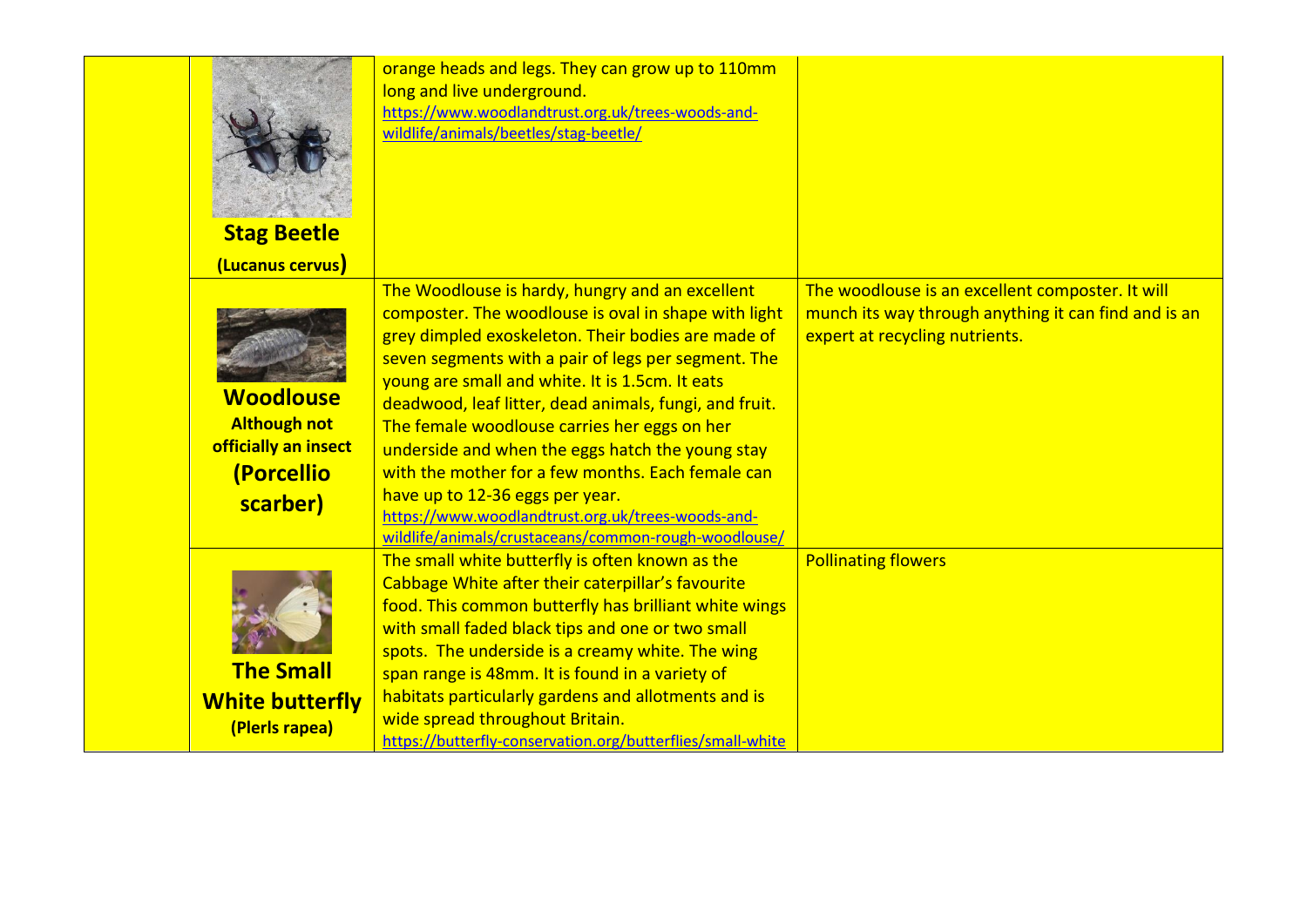|               | <b>Earwig</b><br>(Forficula auricuiaria)                               | The Earwig is most active at night but can be found<br>beneath decaying wood, in leaf litter, stones or on<br>flowering plants. The male has curved pincers and<br>almost straight in females and these are used to fend<br>off predators. It has a dark brown body elongated<br>body. The mothers care for their young and she is an<br>excellent mother; laying eggs in damp crevices and<br>they guard the nest and clean the eggs until the<br>young hatch. They will then guard the young until<br>they are able to fend for themselves<br>https://www.woodlandtrust.org.uk/blog/2017/11/commo<br>n-uk-insect-identification/                                                                 | Earwigs actually are beneficial insects, most of the<br>time. They're part of a large group of creatures that<br>are sanitary engineers; they help clean up the<br>environment by feeding on decaying plant material<br>and live and dead insects                       |
|---------------|------------------------------------------------------------------------|----------------------------------------------------------------------------------------------------------------------------------------------------------------------------------------------------------------------------------------------------------------------------------------------------------------------------------------------------------------------------------------------------------------------------------------------------------------------------------------------------------------------------------------------------------------------------------------------------------------------------------------------------------------------------------------------------|-------------------------------------------------------------------------------------------------------------------------------------------------------------------------------------------------------------------------------------------------------------------------|
|               | <b>Hawthorn</b><br><b>Shieldbug</b><br>(Acanthosoma<br>haemorrholdale) | The Hawthorn sheildbug is speckled green with red<br>wing cases with a distinctive shield shape in the<br>centre. It is the largest sheildbug Adults are most<br>active in the summer and feed on the reddening<br>berries of hawthorn, rowan and are often found in<br>gardens. Eggs are laid in the spring and over the<br>summer; the nymphs feed on ripening berries. The<br>adults go into hibernation in late autumn emerging<br>again in the spring to breed. They are often known as<br>"stink bugs" as they release a strong smelling fluid<br>when threatened that can stain your fingers.<br>https://www.wildlifetrusts.org/wildlife-<br>explorer/invertebrates/bugs/hawthorn-shieldbug | Most Shield Bug species are herbivorous (plant<br>eaters), some are omnivorous, feeding on both plants<br>and animals. They suck juices from shrubs, trees or<br>other insects. The younger stages feed only on shoots<br>or unripe seeds of a limited range of plants. |
| <b>Mammal</b> | <b>Grey Squirrel</b><br>(Sciurus carolinensis)                         | The Grey Squirrel is a familiar sight and is found<br>across the UK Grey squirrels mainly have grey fur but<br>may have red/brown patches especially around face<br>and legs. The species has a long bushy tail which<br>helps it balance when climbing trees. Grey squirrels<br>eat nuts, acorns and tree seeds. These are often<br>collected in autumn and buried underground ready<br>to eat in the winter. Grey squirrels are not strongly<br>territorial and will live in close proximity to each                                                                                                                                                                                             | Unfortunately the Grey squirrel is an American<br>import that has had a disastrous effect on the native<br>red squirrel population.                                                                                                                                     |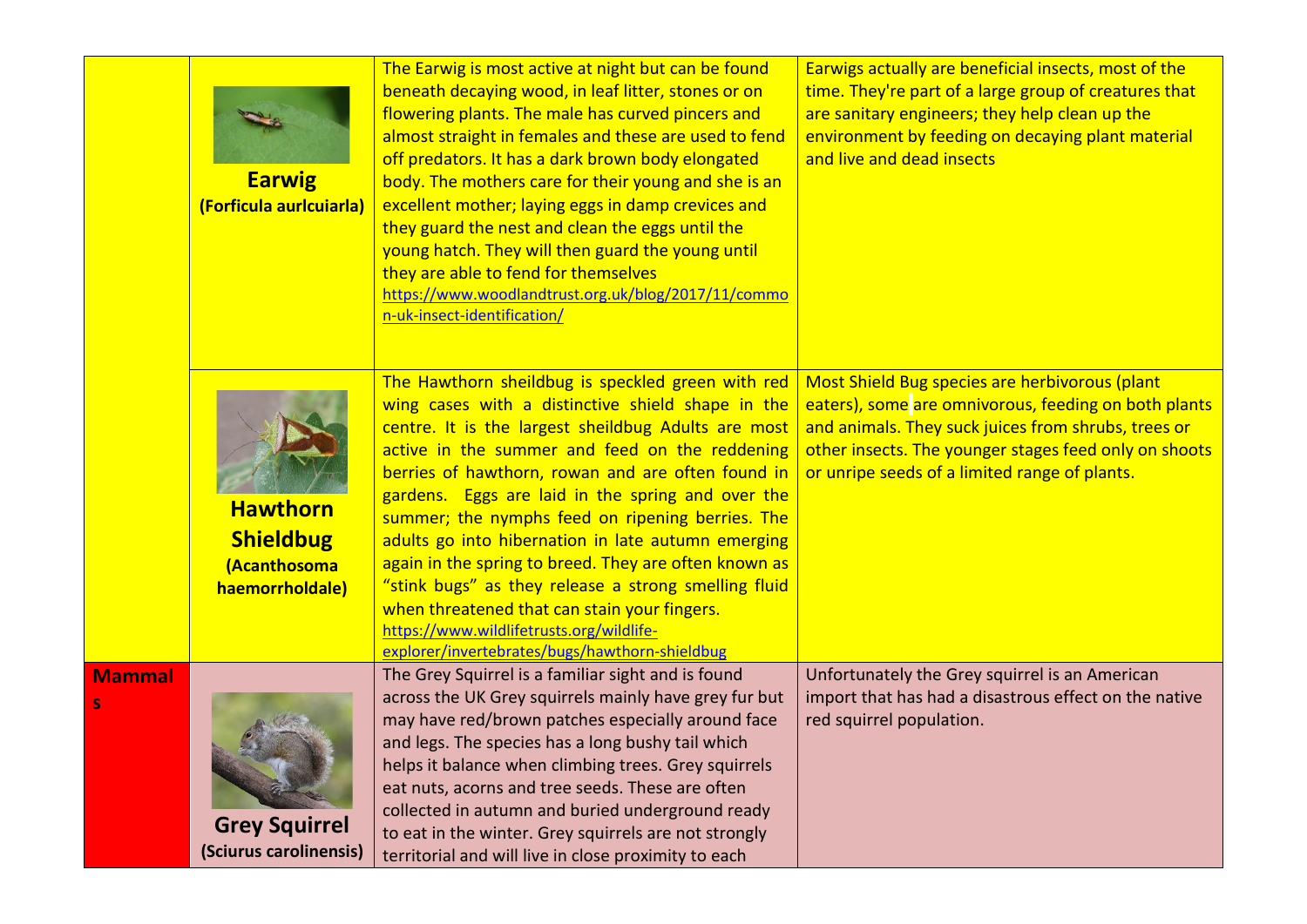|                  | other. The young are normally born in a nest known       |                                                         |
|------------------|----------------------------------------------------------|---------------------------------------------------------|
|                  | as a Drey. Young squirrels will leave the nest after 2   |                                                         |
|                  | months.                                                  |                                                         |
|                  | https://www.woodlandtrust.org.uk/trees-woods-and-        |                                                         |
|                  | wildlife/animals/mammals/grey-squirrel/                  |                                                         |
|                  | The Fox with its russet red fur pointed ears and         | The fox as part of the food chain can potential control |
|                  | bushy tail is unmistakable. They typically weigh 5-8kg   | the numbers of small mammals.                           |
|                  | and measure 40com at the shoulder. Foxes are             |                                                         |
|                  | opportunist omnivores and this allows them to            |                                                         |
|                  | survive in a range of habitats. Rabbits and field voles  |                                                         |
|                  | are common prey. But a Foxes diet can range from         |                                                         |
|                  | worms and beetles to deer fawns and fruit. Urban         |                                                         |
| <b>Fox</b>       | foxes still hunt live prey but also take advantage of    |                                                         |
| (Vulpes vulpes)  | any food discarded by people. Foxes are social           |                                                         |
|                  | animals and live in a loose family group. These are      |                                                         |
|                  | usually made up of a breading male, female and their     |                                                         |
|                  | young. In the spring the female gives birth to a litter  |                                                         |
|                  | of cubs in an underground den. Normally, four or five    |                                                         |
|                  | cubs will be born and they are looked after by both      |                                                         |
|                  | the male and female. By autumn the cubs are fully        |                                                         |
|                  | self-sufficient and some will establish their own        |                                                         |
|                  | territories while others remain in the family group.     |                                                         |
|                  | https://www.woodlandtrust.org.uk/trees-woods-and-        |                                                         |
|                  | wildlife/animals/mammals/fox/                            |                                                         |
|                  | Rats are medium sized long tailed rodents. They are      | Part of the food chain and food for foxes. They also    |
|                  | easy distinguished from mice from their size. Male       | may spread seeds.                                       |
|                  | rats are called bucks, females are called does or dams   |                                                         |
|                  | and infants are known as kittens or pups. They are       |                                                         |
|                  | opportunistic survivors who often live near humans.      |                                                         |
|                  | They are adaptable creatures that can eat a wide         |                                                         |
|                  | range of foodstuff. They make their homes                |                                                         |
| Rat              | underground, in compost heaps, sheds, greenhouses        |                                                         |
| (disambiguation) |                                                          |                                                         |
|                  | or drains. They have characteristic long tails. They are |                                                         |
|                  | usually unwelcomed visitors to gardens and are           |                                                         |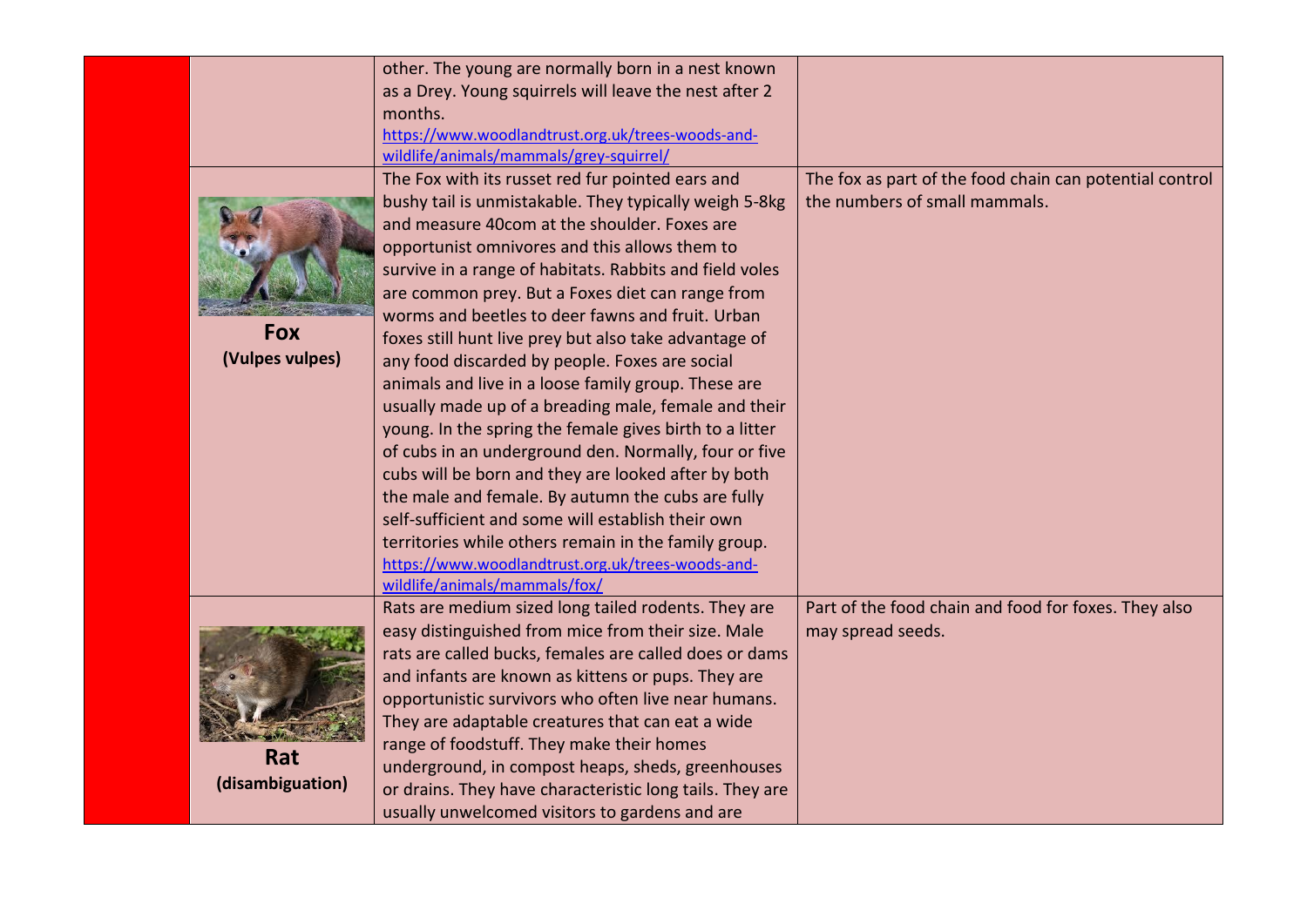|                   | considered a vermin and can spread potentially         |                                                      |
|-------------------|--------------------------------------------------------|------------------------------------------------------|
|                   | dangerous diseases.                                    |                                                      |
|                   | https://www.rhs.org.uk/advice/profile?pid=791          |                                                      |
|                   | Wood mice have brown fur with pale underbellies,       | Part of the food chain and food for foxes. They also |
|                   | large black eyes, big ears and a long hairless tail.   | may spread seeds.                                    |
|                   | Their bodies are about 10cm long. Wood mice are        |                                                      |
|                   | omnivores and eat seeds, fruits and nuts in autumn     |                                                      |
|                   | but also catch invertebrates like earthworms,          |                                                      |
|                   | caterpillars and centipedes. Females produce litters   |                                                      |
|                   | of 4-8 young up to 6 times in one year. The young      |                                                      |
| <b>Wood Mouse</b> | stay with the mother up to 20 days. Wood mice are      |                                                      |
| (Apodemus         | short lived animals surviving no longer than 1 year.   |                                                      |
| sylvaticus)       | They are an important food source for many             |                                                      |
|                   | predators including foxes, owls, weasels and kestrels. |                                                      |
|                   | https://www.woodlandtrust.org.uk/trees-woods-and-      |                                                      |
|                   | wildlife/animals/mammals/wood-mouse/                   |                                                      |
|                   | Hedgehogs are 20-25cm long and typically weigh up      | Hedgehogs eat slugs and other invertebrates and are  |
|                   | to 1.2kg. They have a distinctive waddling gait and    | great pest controllers.                              |
|                   | are covered in characteristic brown spines. They have  |                                                      |
|                   | long snouts and no spines on their underbellies, face  |                                                      |
|                   | or limbs. Hedgehogs eat invertebrates such as          |                                                      |
|                   | beetles, slugs, earthworms and caterpillars.           |                                                      |
| <b>Hedgehog</b>   | Occasionally they might eat birds eggs and are partial |                                                      |
| (Erinaceus        | to food left out by humans too such as cat food.       |                                                      |
| euopqaeus)        | Hedgehogs are naturally solitary and only come         |                                                      |
|                   | together to mate. They have litters of to 3-7 and      |                                                      |
|                   | spend six weeks with their mother before setting out   |                                                      |
|                   | on their own. They live for 2-3 years. They spend      |                                                      |
|                   | much of their life time asleep and hibernate through   |                                                      |
|                   | the winter months in a nest made from fallen leaves    |                                                      |
|                   | in a sheltered spot. They emerge in the spring but     |                                                      |
|                   | will spend the day sleeping and are nocturnal. They    |                                                      |
|                   | live in a variety of habitats including woodlands,     |                                                      |
|                   | gardens, farmland and parks.                           |                                                      |
|                   | https://www.woodlandtrust.org.uk/trees-woods-and-      |                                                      |
|                   | wildlife/animals/mammals/hedgehog/                     |                                                      |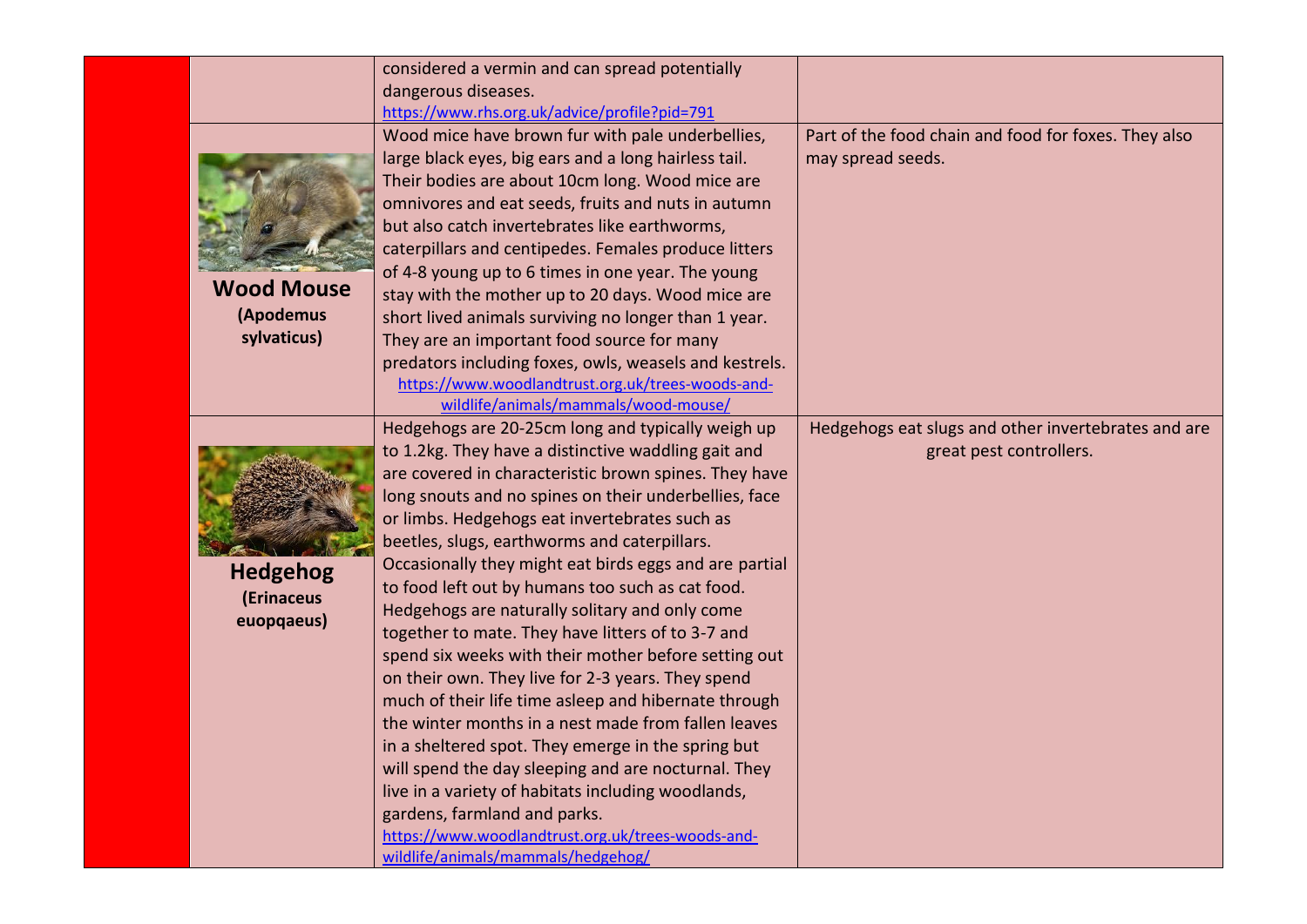| <b>Birds</b> | <b>Robin</b><br>(Erithacus rubecula) | The Robin has a signature red breast which makes it<br>immediately recognisable. It has a brown back and<br>white belly, with an orange/red breast reaching up to<br>its throat and face. Juvenile robins are brown all over<br>with mottled golden flecks. Robins enjoy eating fruits,<br>seeds and insects such as beetles. They also love<br>feasting on worms and can often be seen watching<br>gardeners on the look-out for juicy worms being bug<br>up. The female robin builds a cup shapes nest using<br>moss, hair, grass and dead leaves, somewhere on or<br>close to the ground. Robins begin to lay eggs between<br>April and mid-August. A clutch is made up of 4-6 eggs.<br>Chicks hatch after around 13 days and fledge after 2<br>weeks. Robins are found in gardens, hedgerows,<br>woodlands and parks. They are fiercely territorial,<br>singing to defend their territory all year round. The red<br>breast is used as a territory defender. These birds are<br>usually very tame and inquisitive. The typical call of a<br>robin is a familiar sound, consisting of a dry, but<br>'elastic tic. Though it can be singular and tends to be<br>repeated.<br>https://www.woodlandtrust.org.uk/trees-woods-and-<br>wildlife/animals/birds/robin/ | Robins eat fruits and seeds so will help to spread<br>seeds as well as eating a range of insects and beetles.<br>The song of the Robin is also always a joy to listen to<br>and the can become quite tame and are not afraid of<br>the company of humans. |
|--------------|--------------------------------------|-------------------------------------------------------------------------------------------------------------------------------------------------------------------------------------------------------------------------------------------------------------------------------------------------------------------------------------------------------------------------------------------------------------------------------------------------------------------------------------------------------------------------------------------------------------------------------------------------------------------------------------------------------------------------------------------------------------------------------------------------------------------------------------------------------------------------------------------------------------------------------------------------------------------------------------------------------------------------------------------------------------------------------------------------------------------------------------------------------------------------------------------------------------------------------------------------------------------------------------------------------------------|-----------------------------------------------------------------------------------------------------------------------------------------------------------------------------------------------------------------------------------------------------------|
|              | <b>Jackdaw</b><br>(Corvus monedula)  | The Jackdaw is a small black crow with a distinctive<br>silvery sheen at the back of its head. The pale eyes<br>are also noticeable and stand out. The Jackdaw call is<br>a familiar hard "tchark" from which it gets its name.<br>It commonly nests in chimneys, buildings and tree<br>holes. Jackdaws eat insects, young birds and eggs,<br>fruit, seeds and scraps.<br>https://www.rspb.org.uk/birds-and-wildlife/wildlife-<br>guides/bird-a-z/jackdaw/                                                                                                                                                                                                                                                                                                                                                                                                                                                                                                                                                                                                                                                                                                                                                                                                        | Jackdaws eat insects so can help to control pests and<br>fruit and seeds so assist with scattering of seeds.<br>Jackdaws are quite confident birds and are not<br>worried about the presence of humans.                                                   |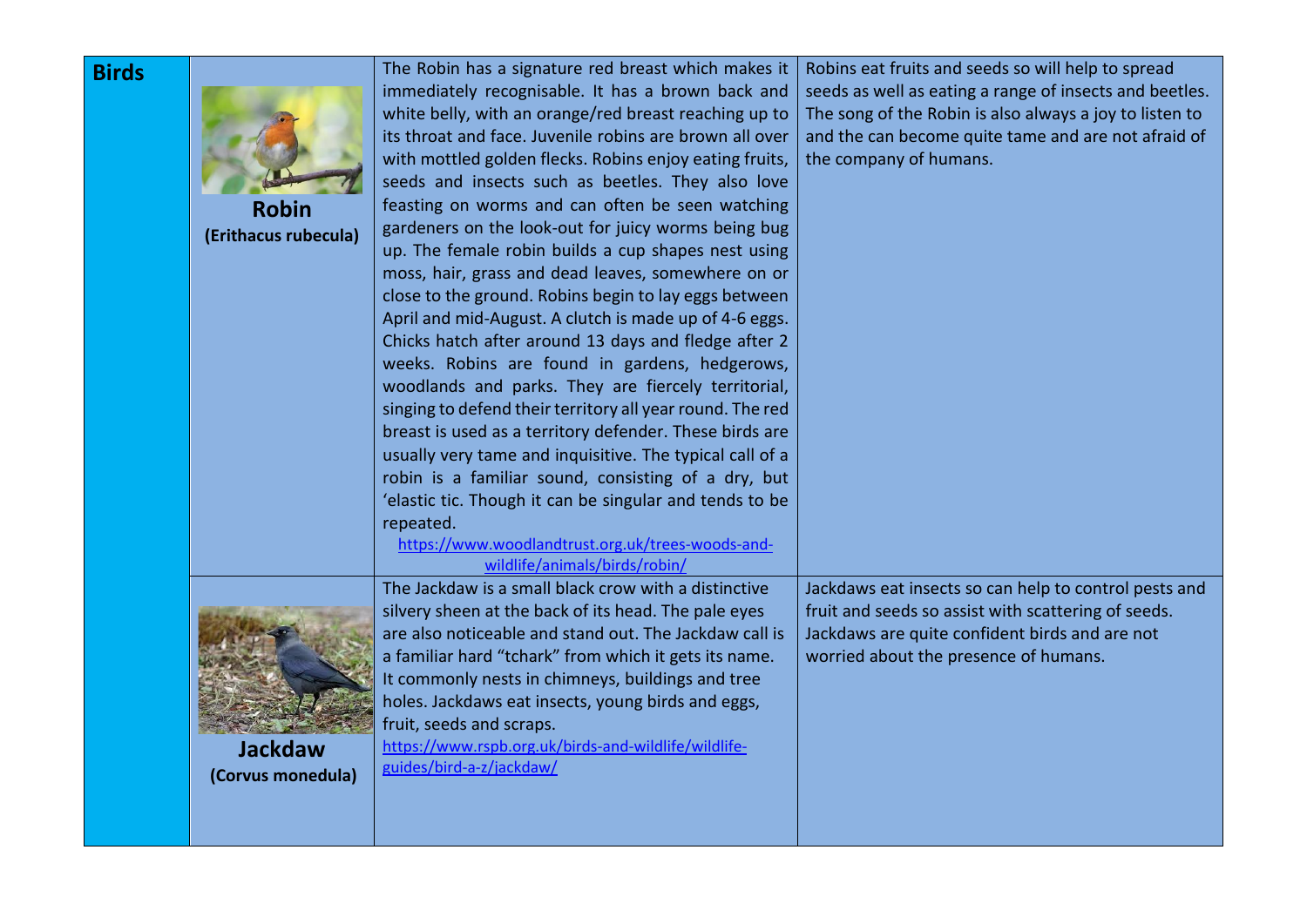| <b>Blue tits</b><br>(Cyanistes caeruleus) | The Blue tit is a delicate little bird weighing in at 11g-<br>half the size of a robin. The blue tit is extremely<br>colourful, with a bright blue cap, white face, black<br>stripe across both eyes, bright yellow breast and<br>blue/green and yellow wings. Blue tits eat<br>caterpillars, other insects, spiders, fruit and seeds.<br>They are regular visitors to garden feeders and like<br>mixed bird seed, fat balls, peanuts and sunflower<br>hearts. They are incredible acrobats and can hang<br>upside down to access food. Blue tits start looking for<br>a place to nest in late January and will have built<br>their nests by late March. They like cosy cavities,<br>holes and cracks in trees, cracks in walls and nest<br>boxes. Once the nest site has been located they build<br>using moss, hair, leaves, feathers and spider webs.<br>Unlike other birds the blue tit usually only has one<br>brood each spring. They lay around 7-14 eggs and<br>wont incubate until all of the eggs have been laid.<br>Once hatched the chicks will spend about 3 weeks in<br>the nest before fledging. Blue tits are found in<br>deciduous and mixed woodland, hedges, gardens and<br>parks across the UK. There song and call is a high<br>pitched trilling sound "tsee, tsee, tsee chu chu"<br>https://www.woodlandtrust.org.uk/trees-woods-and- | Blue tits eat caterpillars, insects, spiders so help to<br>control pests and also help to scatter seeds. Blue tits<br>often nest in bird boxes so watching them going<br>through the nesting process and eventually observing<br>the chicks fledge is always a great spectacle. |
|-------------------------------------------|-------------------------------------------------------------------------------------------------------------------------------------------------------------------------------------------------------------------------------------------------------------------------------------------------------------------------------------------------------------------------------------------------------------------------------------------------------------------------------------------------------------------------------------------------------------------------------------------------------------------------------------------------------------------------------------------------------------------------------------------------------------------------------------------------------------------------------------------------------------------------------------------------------------------------------------------------------------------------------------------------------------------------------------------------------------------------------------------------------------------------------------------------------------------------------------------------------------------------------------------------------------------------------------------------------------------------------------------------------------|---------------------------------------------------------------------------------------------------------------------------------------------------------------------------------------------------------------------------------------------------------------------------------|
|                                           | wildlife/animals/birds/blue-tit/<br>The Wood Pigeon is the largest and most common                                                                                                                                                                                                                                                                                                                                                                                                                                                                                                                                                                                                                                                                                                                                                                                                                                                                                                                                                                                                                                                                                                                                                                                                                                                                          | Pigeons can be quite tame and approachable and a                                                                                                                                                                                                                                |
| <b>Wood Pigeon</b><br>(Columba palumbus)  | pigeon. It is grey large with a white neck patch and<br>white wing patches which are clearly visible in flight.<br>Although shy in the countryside it can be tame and<br>approachable in towns and cities. Its cooing call is a<br>familiar sound in woodlands as is the loud clatter of<br>its wings as it flies away. It eats crops like cabbage,<br>sprouts, peas and grain also buds shoots, nuts and<br>berries. https://www.rspb.org.uk/birds-and-                                                                                                                                                                                                                                                                                                                                                                                                                                                                                                                                                                                                                                                                                                                                                                                                                                                                                                    | very familiar bird to most people. They eat nuts and<br>berries so contribute to seed scattering.                                                                                                                                                                               |
|                                           | wildlife/wildlife-guides/bird-a-z/woodpigeon/                                                                                                                                                                                                                                                                                                                                                                                                                                                                                                                                                                                                                                                                                                                                                                                                                                                                                                                                                                                                                                                                                                                                                                                                                                                                                                               |                                                                                                                                                                                                                                                                                 |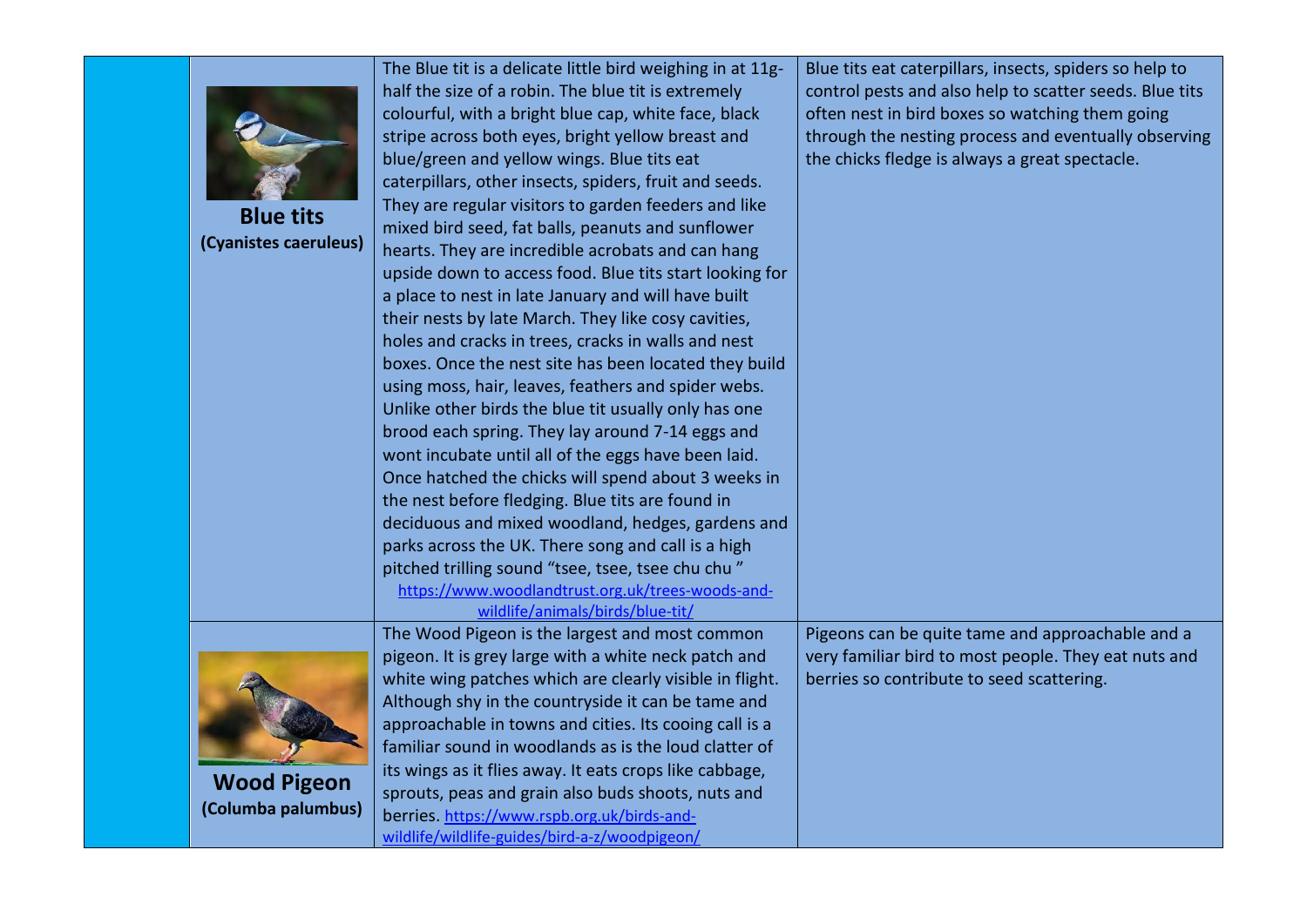|                               | <b>Blackbird</b><br>(Turdus merula) | The male blackbird, as the name suggests is<br>completely black. Females however, are a dark<br>brown with lighter brown streaks on their breasts.<br>Juveniles look similar to the fully grown female but<br>have copper streaks. Males have a bright yellow bill<br>and distinctive yellow eye ring. Females have a duller<br>yellow/brown bill. Blackbirds eat earth worms, other<br>insects, caterpillars, fallen fruit, berries and can often<br>be heard foraging on the floor in the undergrowth.<br>The female builds the nest usually choosing an area<br>close to the ground with adequate cover. A<br>blackbird's nest is round built from twigs, grass and<br>other plant materials. Blackbirds usually have 2 or 3<br>broads with an average clutch of 3-5 eggs. The<br>female incubates the nest and the clutch hatches<br>around 2 weeks later. They are fed earthworms or<br>caterpillars and are ready to fledge in another 2<br>weeks. They are fully independent after 3 weeks of<br>leaving the nest. Blackbirds usually have a varied and<br>melodic song which is beautiful and relaxing to listen<br>to.<br>https://www.woodlandtrust.org.uk/trees-woods-and-<br>wildlife/animals/birds/blackbird/ | The blackbird eats insects and caterpillars so help<br>with pest control. They also eat fruit and berries so<br>help to scatter seeds. Blackbirds can often be found<br>on the ground and in the undergrowth and a<br>common bird that has a wonderful song that is<br>always relaxing to listen to. |
|-------------------------------|-------------------------------------|---------------------------------------------------------------------------------------------------------------------------------------------------------------------------------------------------------------------------------------------------------------------------------------------------------------------------------------------------------------------------------------------------------------------------------------------------------------------------------------------------------------------------------------------------------------------------------------------------------------------------------------------------------------------------------------------------------------------------------------------------------------------------------------------------------------------------------------------------------------------------------------------------------------------------------------------------------------------------------------------------------------------------------------------------------------------------------------------------------------------------------------------------------------------------------------------------------------------------|------------------------------------------------------------------------------------------------------------------------------------------------------------------------------------------------------------------------------------------------------------------------------------------------------|
| <b>Fungi (non-</b><br>present |                                     |                                                                                                                                                                                                                                                                                                                                                                                                                                                                                                                                                                                                                                                                                                                                                                                                                                                                                                                                                                                                                                                                                                                                                                                                                           |                                                                                                                                                                                                                                                                                                      |
| will relook<br>in Autumn      |                                     |                                                                                                                                                                                                                                                                                                                                                                                                                                                                                                                                                                                                                                                                                                                                                                                                                                                                                                                                                                                                                                                                                                                                                                                                                           |                                                                                                                                                                                                                                                                                                      |
| and add to<br>table)          |                                     |                                                                                                                                                                                                                                                                                                                                                                                                                                                                                                                                                                                                                                                                                                                                                                                                                                                                                                                                                                                                                                                                                                                                                                                                                           |                                                                                                                                                                                                                                                                                                      |
|                               |                                     |                                                                                                                                                                                                                                                                                                                                                                                                                                                                                                                                                                                                                                                                                                                                                                                                                                                                                                                                                                                                                                                                                                                                                                                                                           |                                                                                                                                                                                                                                                                                                      |
|                               |                                     |                                                                                                                                                                                                                                                                                                                                                                                                                                                                                                                                                                                                                                                                                                                                                                                                                                                                                                                                                                                                                                                                                                                                                                                                                           |                                                                                                                                                                                                                                                                                                      |